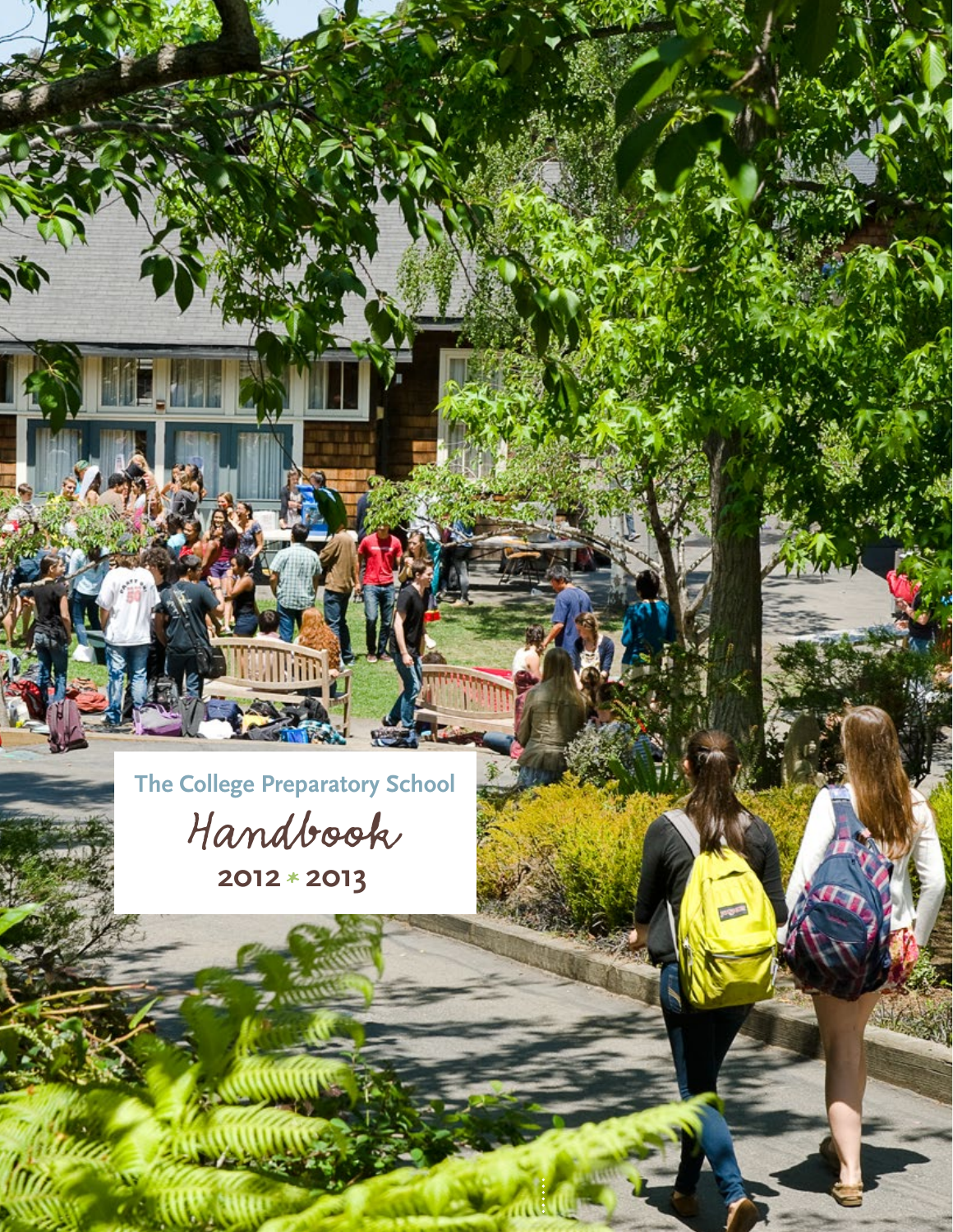# <span id="page-1-0"></span>Table of Contents (Click on topic to go to the applicable page)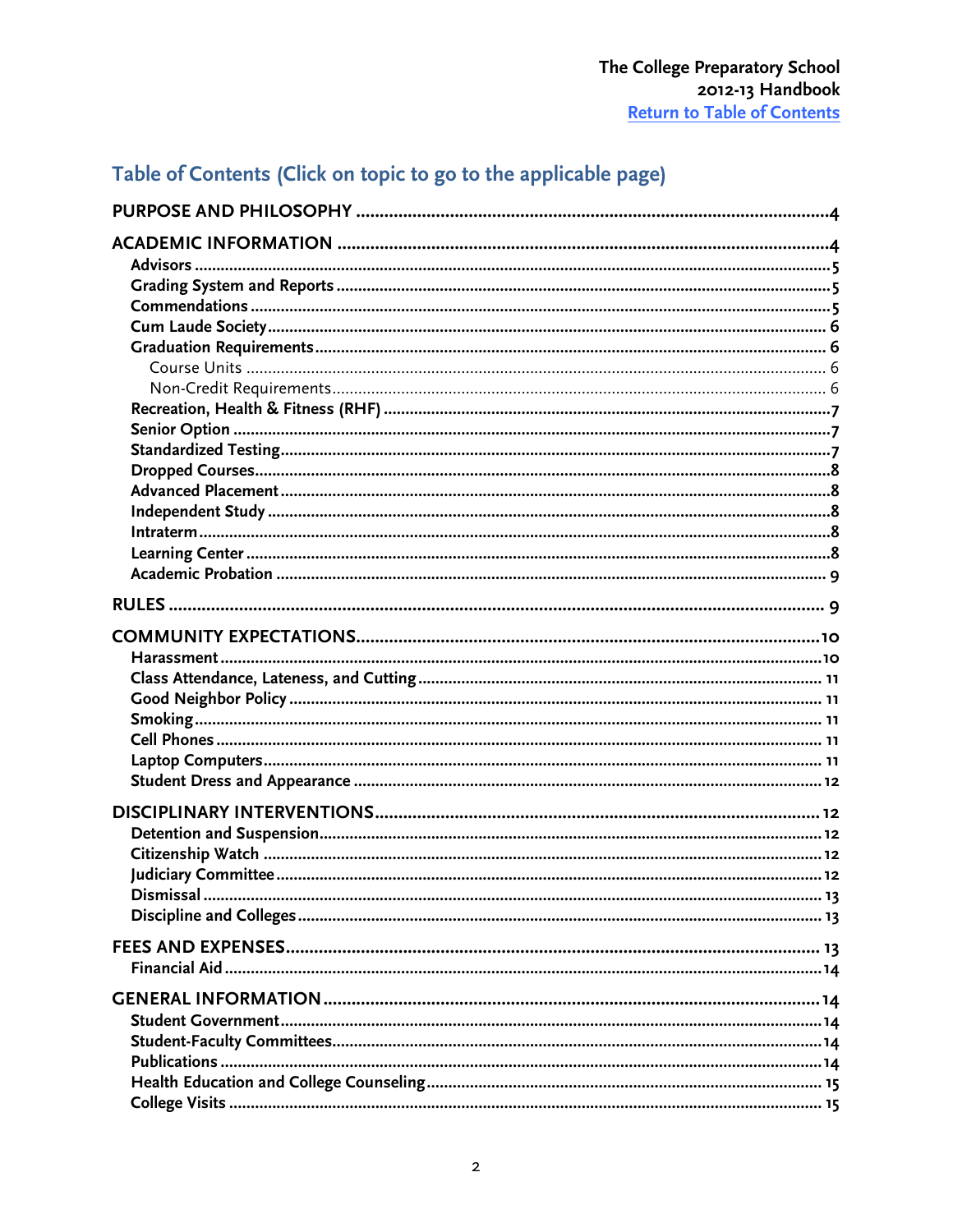# The College Preparatory School<br>2012-13 Handbook<br>Return to Table of Contents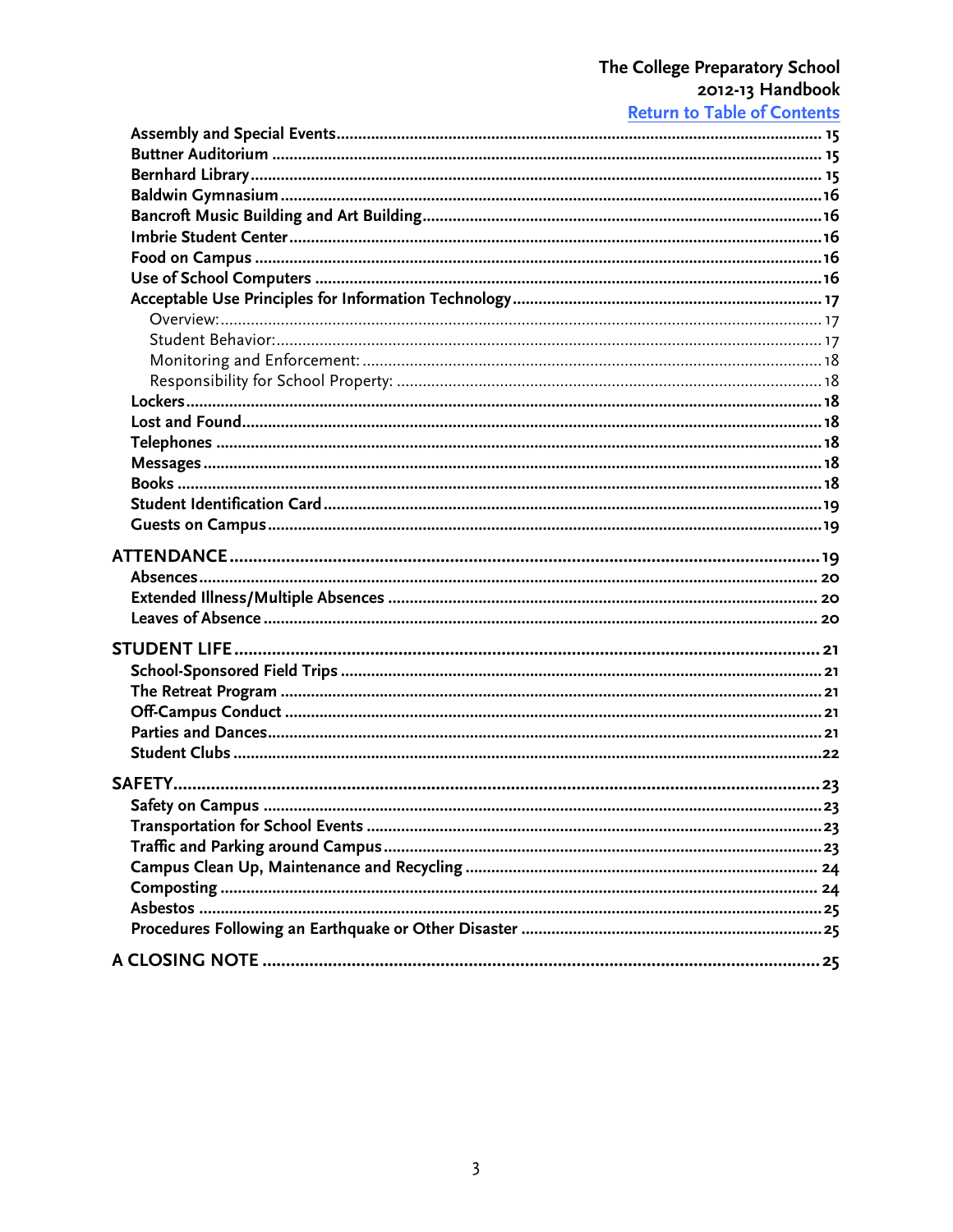## <span id="page-3-0"></span>**PURPOSE'AND'PHILOSOPHY**

Welcome to the 2012-2013 school year. This handbook has been prepared for all members of the College Prep community to give us a clear understanding of the principles, policies, and procedures that govern the daily workings of the school.

College Prep was founded in 1960 to provide a challenging and stimulating academic experience for college-bound high-school students. Such an experience can take place best in an atmosphere of friendly consideration of others, mutual trust, and personal responsibility. The rules and procedures compiled here are meant to foster that atmosphere for students, faculty, and parents working together.

The school is governed by a Board of Trustees, which delegates day-to-day responsibility for the operation of the school to the Head of School, Monique DeVane. The administrative staff also includes Assistant Head/Academic Dean Sharona Barzilay, Dean of Students Steve Chabon, and Chief Financial Officer Jane Carney.

High academic and personal standards are preeminent at College Prep, and to reach them we rely primarily on the integrity and sensitivity of our students. To ensure maintenance of these standards, the school will, if necessary, place on probation, suspend, or dismiss any student whose attitude, conduct, or scholastic record does not reflect them. Such a decision is made with consideration for the individual, the situation, and the school and is made by the Head of School in consultation, as appropriate, with the assistant head and the student-faculty Judiciary Committee.

The following principles are paramount:

- Respect and consideration for the rights, feelings, dignity, and privacy of others
- Honesty
- Adherence to the rules agreed upon by the community

We have found that governing our behavior by these principles promotes an atmosphere that encourages growth of both intellect and character.

# **ACADEMIC'INFORMATION**

Students should refer all questions concerning the academic program to their advisors or Academic Dean Sharona Barzilay. Non-academic school issues should be referred to Dean of Students Steve Chabon, or Director of Service and Community-Based Learning Amanda Luckey.

After consultation with their advisors, students choose a course of study before each semester begins. Individual class schedules are prepared by Schedule Administrator Lisie Harlow and given to students before the opening day of each semester. Although we do our best to accommodate student course requests, students are not guaranteed their schedules, teachers, or electives of choice. At times, balancing of section sizes may necessitate schedule changes between semesters. No change of schedule can be made without the approval of the teachers concerned, the advisor, the Schedule Administrator, and, in some cases, the department head and the Academic Dean.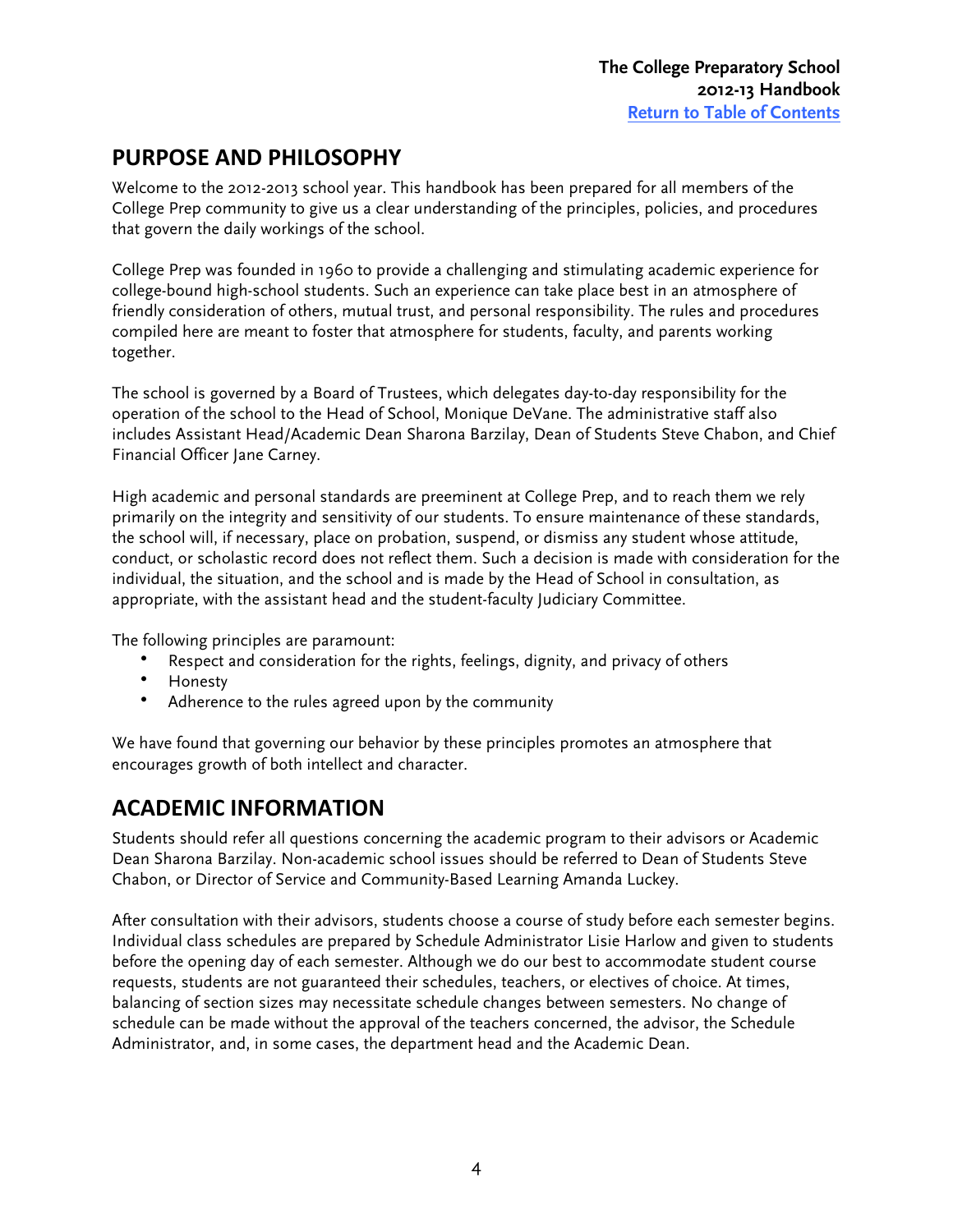## <span id="page-4-0"></span>*Advisors(*

The purpose of the advisor system is to guarantee each student regular, close, and supportive contact with a faculty or staff member. The advisor serves to give prompt and individualized attention to each advisee's questions, problems, and concerns, and to help advisees design programs that serve them well and keep them progressing toward graduation. Students and parents should contact advisors when questions arise about a student's performance, progress, or program. The Academic Dean assigns each new student an advisor. Returning students normally continue with their original advisor, but students may request a change in advisor by consulting with the Academic Dean. Parent-teacher conferences may be arranged by contacting the Academic Dean.

# *Grading System and Reports*

The school year is divided into two semesters and grade reports are issued in the middle and at the end of each semester. Mid-term grades are progress reports only; unlike semester grades, they do not appear on student transcripts. For ninth-graders whose courses run the full year, all grades are progress reports until the end of the year, when a final grade is given for the entire course. In addition to the letter grade, grade reports include teachers' analysis and advice.

Grading is on the standard A through F basis. A grade of D- or better is passing; however, in foreign languages, mathematics, science, and English, a grade of C- or better must be attained before a student may advance to the next level. Students who end the year with a D+ or lower in one of these disciplines will be required to do approved summer work or to repeat the course. Summer work may be done through school-approved tutoring. Such work should be documented with a report by the tutor for the student's file. Students who receive grades of D+ or lower in any discipline are strongly encouraged to take graded, credit-earning courses at local high schools, colleges, or online. Doing so may help mitigate the impact of the D on their transcripts. Official transcripts from such courses should be sent to the school for placement in the student's file. To be eligible for student government and for interscholastic athletic competition students are expected to maintain a grade point average of C or better.

Assignments submitted late, after excused absences and teacher-granted extensions have been taken into account, will lose credit according to department and course policies specified in course descriptions. Special circumstances may force a student to take an "Incomplete." An incomplete must be replaced by a grade within a specified time established by agreement between teacher and student, that completion date not normally to exceed August (for spring semester courses) or June (for fall semester courses) following the granting of the incomplete. Failure to complete work by the agreedupon date will result in no credit for the missing work.

# *Commendations(*

Commendations are made and written by individual teachers and program directors and are based on student performance in a specific course (both yearlong and semester courses) or in a particular activity. Commendations are given for extraordinary participation in, contribution to, or achievement in a particular course or for extraordinary leadership of and/or contributions to activities outside the classroom. Any of these elements is sufficient, assuming that the student has not detracted from the course or activity or from their development in other areas. There is no minimum grade requirement for commendations. Teachers and program directors are strongly encouraged not to commend more than 15% of the students in a given course or activity. Copies of commendations are sent to families with end-of-semester grade reports.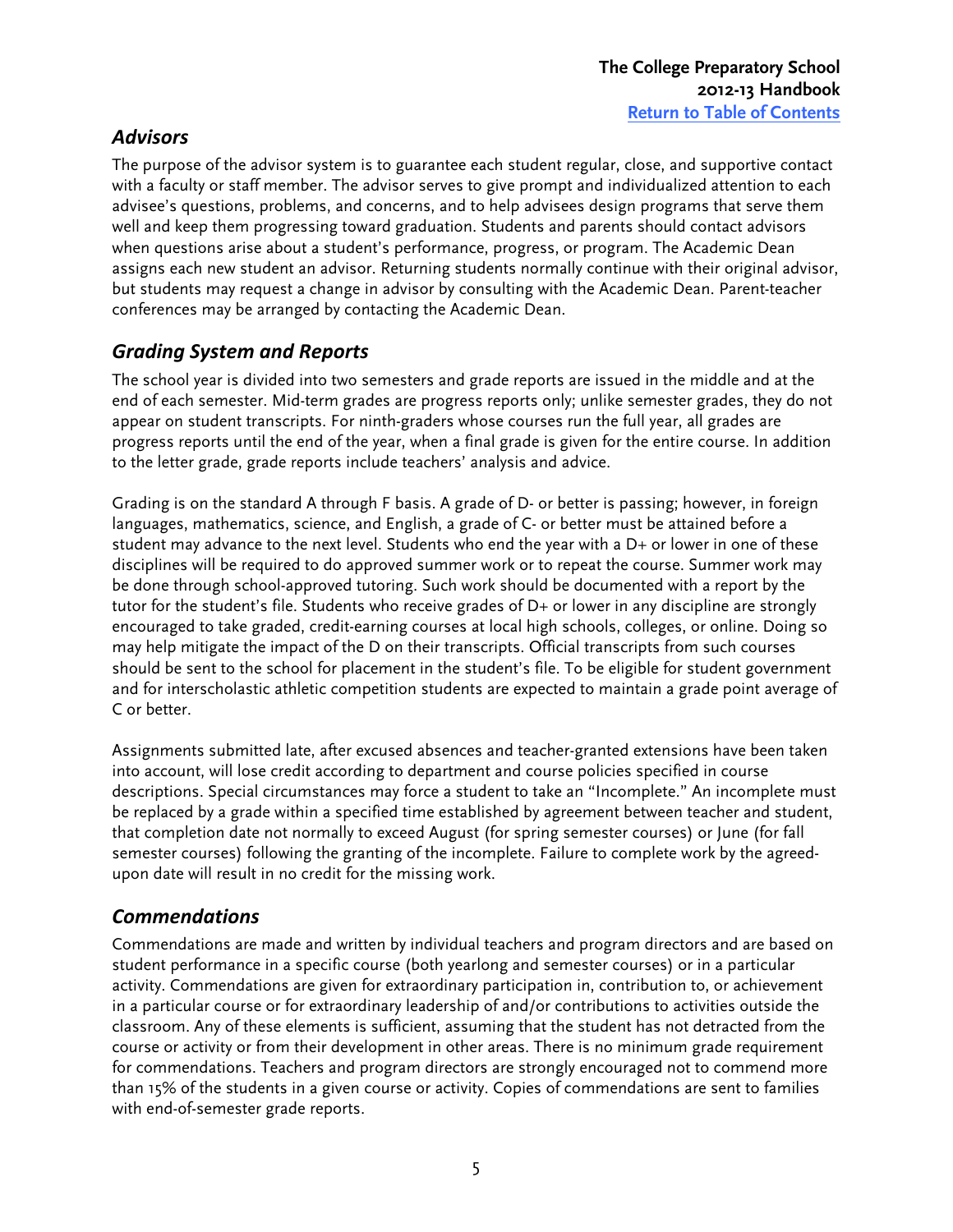## <span id="page-5-0"></span>**Cum Laude Society**

Established in 1906, this national honor society maintains chapters at schools whose academic standards it approves. Its aim is to recognize high scholarship and sound character in students of member schools. The College Prep chapter was installed in June 1973. Rules of the society limit membership to no more than 20% of any graduating class. Factors considered for election include the length of the student's enrollment in the school, the degree of challenge provided by the student's courses, and the grade point average.

#### **Graduation Requirements**

#### **Course Units**

| English                     | 4                         |
|-----------------------------|---------------------------|
| Arts                        | 1(a)                      |
| World Languages             | 3 (through Level III) (b) |
| History                     | 3 <sup>(c)</sup>          |
| Math                        | 3 (through Level III)     |
| Science                     | 3(d)                      |
| <b>Total Units Required</b> | 17                        |

#### **Non;Credit'Requirements**

| Freshman Foundations               | 9th grade                      |
|------------------------------------|--------------------------------|
| Sophomore Health                   | Spring semester 10th grade     |
| Intraterm                          | Four years (e)                 |
| Recreation, Health & Fitness (RHF) | Three years or four seasons of |
|                                    | sports (f)                     |

- (a) May be taken as four ¼-unit classes or two ¼-credit classes plus a ½-unit course. Participation in at least two arts disciplines is required. Please note that the University of California (UC) system requires that students complete a single arts course in a yearlong sequence.
- (b) In rare cases, this requirement may be met by two years each of two languages.
- (c) World Civilizations, Western Civilization, U.S. History.
- (d) Physics, Chemistry, Biology.
- (e) Students may petition, as either juniors or seniors, to substitute a college trip/tour for one year of Intraterm.
- (f) Sophomores, juniors and seniors may petition the Athletics Department to have an outside physical activity satisfy the RHF requirement.

Courses are offered and given credit on a semester or yearly basis. Each yearlong academic course receives one unit of credit. Semester academic courses earn  $\frac{1}{2}$  unit per semester, and most arts courses earn ¼ unit per semester. A minimum of 17 units, distributed as outlined above, is required for graduation. Students entering College Prep after the ninth grade will normally receive credit for courses taken elsewhere. Work done in their previous schools will be considered in placing students at the appropriate level and in determining which specific departmental graduation requirements must be met at College Prep. In addition to credit-earning courses, students are required to take the noncredit courses/activities outlined above.

The minimum load a student may carry is four academic courses; a typical load includes five academic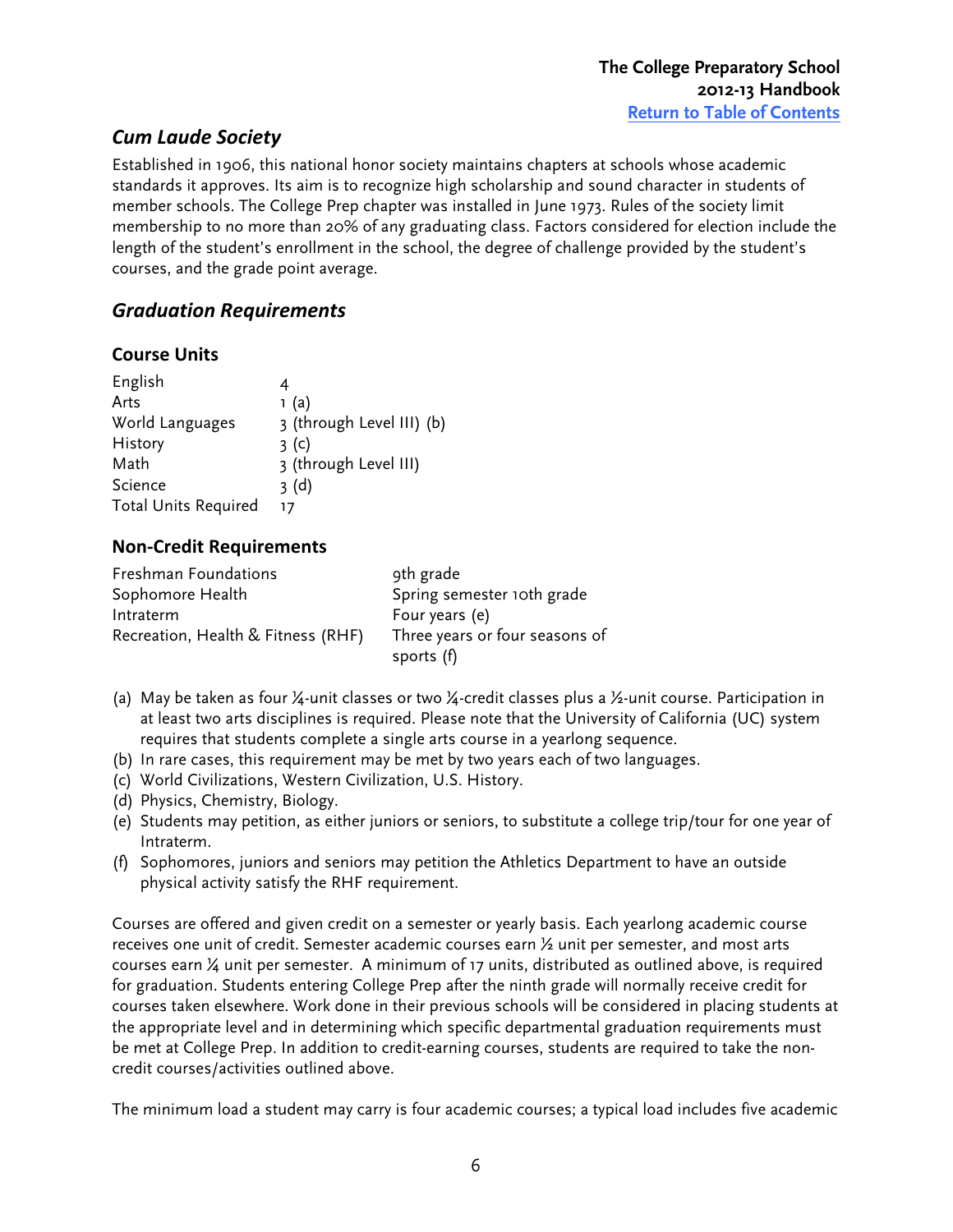# **The College Preparatory School 2012-13 Handbook**

**[Return to Table of Contents](#page-1-0)**

<span id="page-6-0"></span>courses. A program with six academic courses is very heavy and almost never advisable. Such a load will be allowed only after consultation with and the support of a student's teachers, advisor, and the Academic Dean. When students request six academic classes, their advisor and current teachers are polled about the advisability of undertaking such a load. If one or more of those polled vetoes a student's request, the request is denied. Typically, only a handful of students each year are allowed six academic classes. In order to graduate, seniors must pass all courses in which they are enrolled in the spring semester.

Semester-long courses include English III and IV, language IV and V, Math Analysis & Introduction to Calculus, Applied Mathematics, Math V, AP Statistics, upper-level science courses, arts courses, and several electives offered from semester to semester. All other courses are offered, for credit, only on a yearlong basis.

A student who drops a course receives no credit for that course. In the case of a yearlong course, a student must successfully complete the year for any credit to be given.

## *Recreation, Health & Fitness (RHF)*

As a graduation requirement, a student must participate in six semesters of the Recreation, Health and Fitness (RHF) program. This may be accomplished in one of the following ways:

- 1. participating in interscholastic athletics
- 2. participating in the dance program
- 3. participating in activity classes each week
- 4. weekend adventure trips offered several times per semester
- 5. OAR (Outside Athletics/Recreation) (10th 12th grade only)

A detailed description of the RHF system can be accessed on the College Prep website.

## **Senior Option**

As a means of addressing added demands placed on seniors by the many responsibilities associated with the college application process, the faculty offers the senior option, a way of helping seniors plan, make choices, and learn to manage their time independently. For fall semester courses only:

- Seniors are allowed either to (a) drop from each of their courses one assignment from a list of eligible assignments given out at the beginning of the semester, none of the assignments on the list to exceed 15-18% of the final grade. Typical assignments might include essays or tests. Or (b) to drop the lowest grade among eligible assessments.
- Seniors are required to notify teachers two days before they plan to exercise option (a) above.

## **Standardized Testing**

Students take the PSAT in October of their junior year. Most students also take it, entirely for practice, in their sophomore year. Most students take either the ACT or SAT Reasoning Test in April or May of their junior year (a small handful take both); however, test-taking patterns can be variable, and it may sometimes make sense for a student to sit for these exams at another time. The SAT Subject Tests are typically taken in June of junior year, but can also be taken at various points, depending on the student's program. Please see the SAT Subject Test Guide and the college counseling website for more details. Detailed information about planning the sequence and timing of tests is also available from the student's advisor, the college counselors, and the Academic Dean. Students are strongly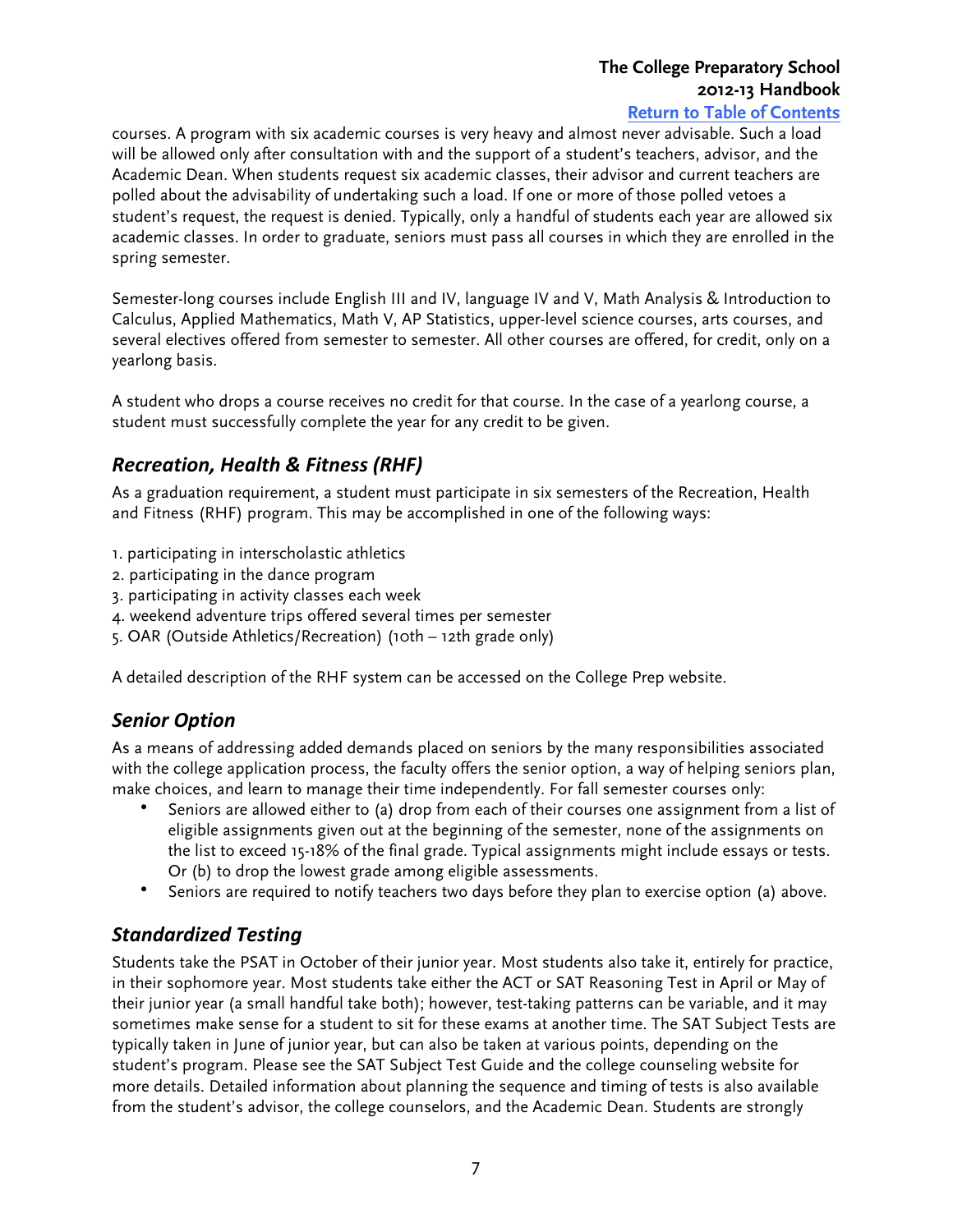<span id="page-7-0"></span>encouraged to seek planning advice from these sources before sitting for any of these exams.

#### **Dropped Courses**

Students wishing to drop courses should consult with their advisors and complete the necessary forms before the drop deadline (usually the fourth week of classes). If a course is dropped after the deadline, the course is entered on the student's transcript with the grade WP (Withdrawn Passing) or WF (Withdrawn Failing).

#### *Advanced(Placement(*

Advanced Placement examinations, national exams that may earn college credit, are generally the culmination of Advanced Placement courses. These courses include: language IV or above, Math V (Calculus AB or BC), AP Biology, AP Chemistry, AP Physics, AP Environmental Science, AP Music Theory, AP Statistics, and AP Studio Art. (These courses are not all taught every year.) These courses are taken primarily in the junior or senior year. There are, however, several exams that students may decide to take with some additional preparation outside of class. Examples are European History (at the end of the sophomore year), English Literature, and U.S. History (at the end of the junior year). AP exams are different from SAT Subject Tests and are not a required part of college applications. Students should see their college counselors with any questions about how AP exams relate to college admissions. Students are strongly encouraged to check with their teachers, faculty advisors, and the college counselors about the advisability of taking these exams.

#### **Independent Study**

Seniors who are strongly motivated to study areas and topics not covered by our curriculum may pursue independent study as one-quarter unit courses with the prior approval of a faculty sponsor, their advisors, the curriculum committee, and the Academic Dean. Independent Studies are not taken in lieu of "solid" courses. Any senior wishing to take on such a project should, in the semester before they expect to do the work, present a full proposal to the curriculum committee. The specific requirements will be set by the faculty sponsor in collaboration with the student. As a rule, the requirements will include substantial research, reading and writing, assessments, presentations and regular meetings with the sponsor. Seniors who want to do an independent project in the arts should consult with the head of the Arts Department for more specific information and requirements. Seniors are encouraged to take a standard five-solid course load. Seniors scheduled for the independent study option must be scheduled for a minimum of four "solid" courses in addition to the independent study. Seniors may undertake only one independent study per semester.

#### *Intraterm(*

Intraterm, which consists of special courses, field studies, community service, and trips during one week of the school year, provides students with opportunities for personal growth over and above those that the regular curriculum can accommodate. Depending on the particular courses that a student takes, there may be additional charges. Annual participation in Intraterm is required of all students. See the section on graduation requirements for more information.

## **Learning Center**

The Learning Center is a resource for students interested in seeking extra academic help. The staff members are available several periods of each day for one-on-one work with students and review sessions at various times throughout the week. The Learning Center is also a place for students to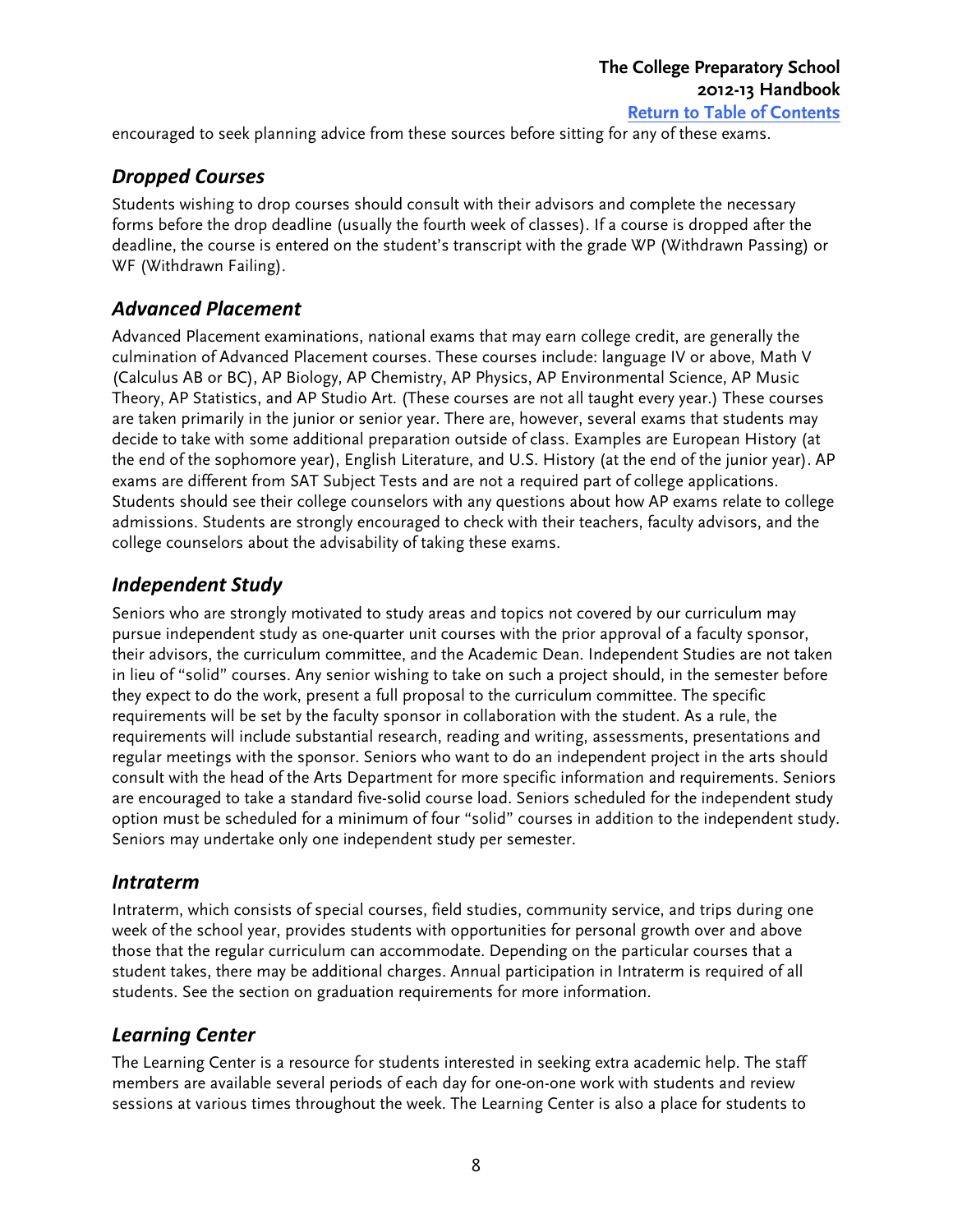# **The College Preparatory School 2012-13 Handbook**

**[Return to Table of Contents](#page-1-0)**

<span id="page-8-0"></span>receive assistance with study skills, learning strategies and organization/time-management. The Learning Center staff members oversee College Prep's peer tutoring program. If a student works with an outside tutor, we ask that parents coordinate that tutoring with the teacher of the related subject, or with the Learning Center.

#### *Academic(Probation(*

A student with at least one grade of D+ or lower at the end of a grading period may be placed on academic probation, which may involve restrictions on participation in school activities, loss of open campus and other privileges, and/or regular consultations with teachers. In certain cases, an advisor may recommend that a student be placed on probation during a grading period. The status of a student on academic probation is reviewed after four weeks by the student's advisor and the Academic Dean.

A student who receives two or more Ds at the end of a semester or who is repeatedly on academic or disciplinary probation may be asked to leave the school.

## **RULES**

The rules are based on fundamental principles of honesty and respect and are only an outline to aid us in learning to abide by and to apply our guiding principles.

The following rules are of such importance that violation of them may result in suspension and/or expulsion from school. A second violation will result in immediate expulsion.

- 1. College Prep seeks to be a school free from the influence, effects, and abuse of chemical substances, including alcohol, illegal drugs, and controlled substances. Consistent with the goal of providing an environment that best promotes learning:
	- a. Sale of illegal drugs or alcohol on campus or at a school event will result in immediate expulsion.
	- b. Possessing, distributing, or otherwise facilitating the use of drugs or alcohol on campus or at a school event will lead to immediate suspension with the possibility of expulsion. This rule also applies to the use or abuse of controlled substances. Students should not ingest medication that is not prescribed for them or distribute prescription medication to other students.

The rules above refer to all school-sponsored activities, i.e., ones to which the student body or student groups (the senior class, athletic teams, etc.) are invited or which are announced using the resources of or presented under the auspices of the school. All such schoolsponsored events are required to be clean and sober, with the expectation that students will encourage and foster a respect for community standards and all school rules.

If the school has reason to believe or suspect that a student has been using drugs or alcohol at school, or has a drug or alcohol problem that is interfering with his or her achievement at school, the school may require that student to receive a professional drug assessment as a condition of remaining at College Prep. The family must sign a release permitting the Dean of Students and the Health Educator to consult with the person performing the assessment and to be informed of the results. If the assessment indicates a need for individual or family treatment, the school will require that the student and family successfully complete the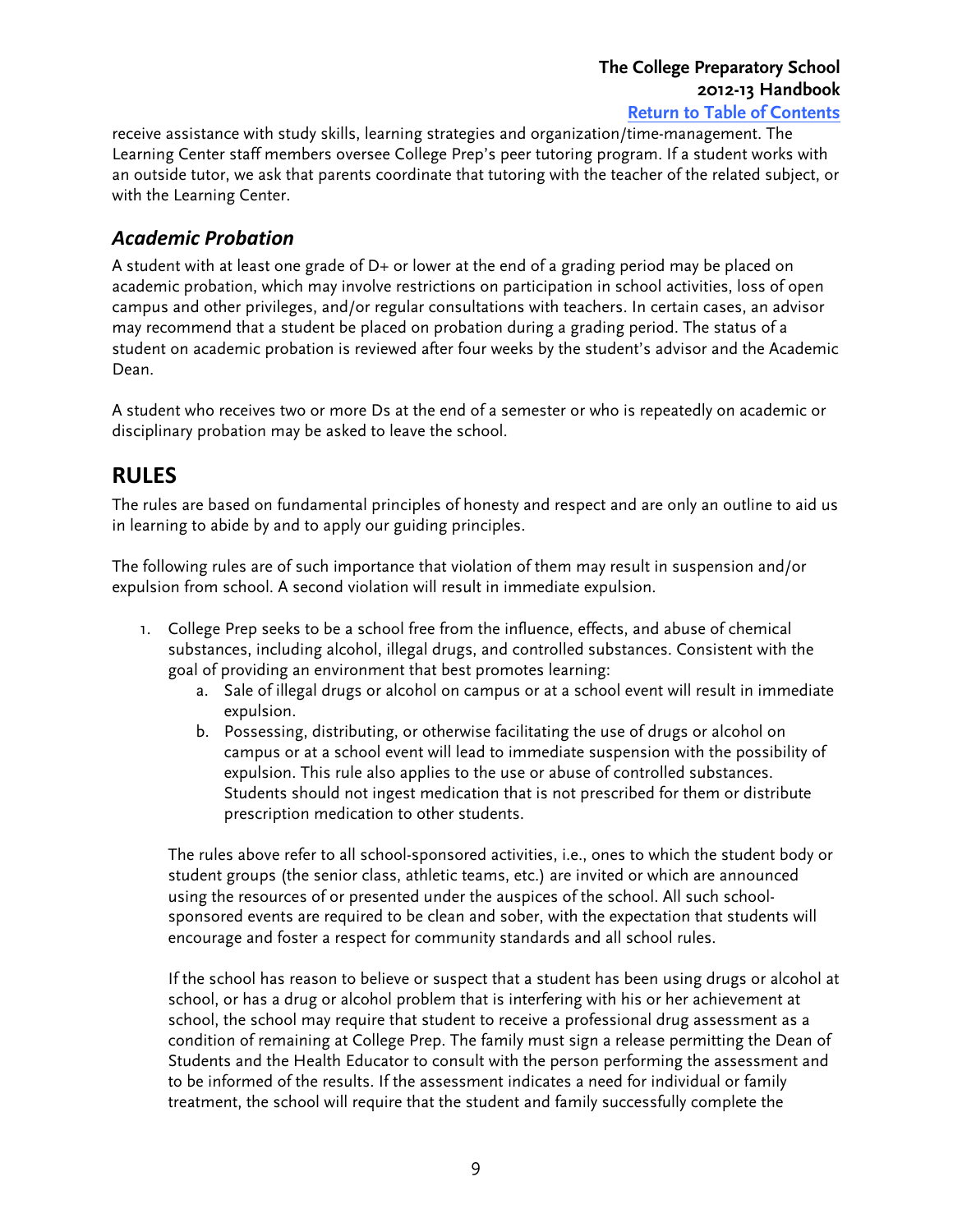<span id="page-9-0"></span>treatment plan in order for the student to remain at College Prep.

2. Plagiarism or cheating: plagiarism and cheating in all forms are unacceptable at College Prep.

Plagiarism is presenting another person's ideas or phrasing as one's own without citing the source of that idea. Regardless of whether that person is a friend, a parent, the author of a book or article, or whether the idea/phrasing is taken from electronic media, proper identification of the source must always be made. The school may use software such as turnitin.com to educate students about standards and to validate original work.

Cheating is copying or getting help from another person during individual testing, looking at one's own notes or books without permission during a test, conversing about a test before everyone in a course has taken it, or submitting work not actually done in a test situation or according to test instructions. For example, teachers may instruct students not to work with other people on certain assignments, and disobeying such instructions is cheating. In addition to course penalties specified by the teacher, the teacher will inform the Dean of Students if cheating is suspected. Using a cell phone or camera during a test will also be reported to the Dean of Students. The Dean may require disciplinary action and/or counseling.

3. Violence and possession of guns, knives, and other weapons: the use of violence or physical intimidation is unacceptable on campus and at all school-sponsored events. Beyond acts of physical violence, any student who uses the threat of violence or encourages an atmosphere of violence through their actions, language, or behavior will be considered in violation of this rule. Weapons are wholly inappropriate in a school environment; they create a climate of violence as well as the potential for accidental harm. Anything out of the ordinary, for example, an antique sword brought in for display or for a drama project, may be brought to school only with the prior permission of the instructor involved and the Dean of Students. Requests to carry a small pocketknife must be made to the Dean of Students. If a student chooses to use or treat a common object as a weapon, the school will consider that object a weapon too.

# **COMMUNITY'EXPECTATIONS**

#### *Harassment*

Harassment is unwelcome conduct, whether verbal, physical, or visual, directed toward another person, be it a student, teacher, school employee, or guest. Harassing conduct is contrary to the spirit of community, which is an essential strength of College Prep. Harassing conduct based upon a person's gender, gender identity, color, race, appearance, ancestry, religion, national origin, age, physical handicap, mental condition, disability, marital status, sexual orientation, or citizenship status is also prohibited by law.

College Prep will not tolerate harassment of students, faculty, employees or others in our midst, either on or off school grounds, by anyone, including their peers, superiors or subordinates, parents of students, visitors, or guests. Harassment using a computer or other technological device is also unacceptable. Students who believe they have been harassed should promptly report the facts of the incident(s) and the names of the individual(s) involved to the Head of School, the Assistant Head, the Dean of Students, the Health Educator, another staff person, or a teacher. Students who believe they are the subject of harassment are not required to inform the person engaging in such conduct that the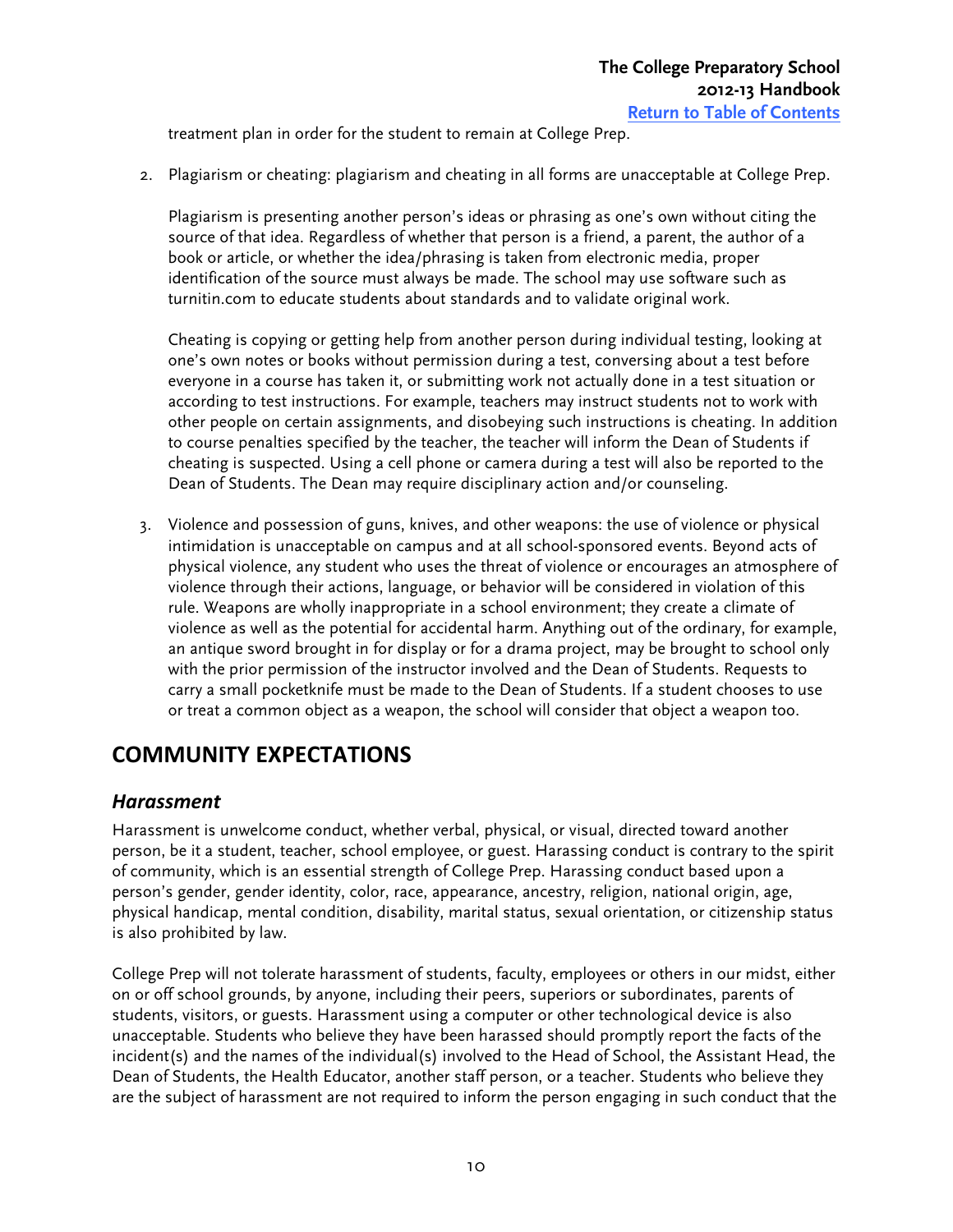<span id="page-10-0"></span>conduct is unwarranted, offensive, and must stop, but they are encouraged to do so.

All investigations of allegations of harassment will be handled promptly, in a serious, sensitive, and confidential manner, and the school has established procedures for such investigations. College Prep will take appropriate action with respect to any person who is determined to have violated the school's policy against harassment. In the case of a student or parent of a student, such action may include exclusionary restraint on the parent and expulsion of the student. Retaliation against a complainant or witness will not be tolerated and will result in greater disciplinary consequences.

## **Class Attendance, Lateness, and Cutting**

All students are expected to attend and be on time for all classes, assemblies, forums, advisor meetings, class meetings, and special events. Students who are late to school must sign in at the office. Unexcused absences will result in detentions. The fourth tardy in any one class during a grading period results in an automatic detention. Three such detentions in a grading period may result in a one-day in-school detention.

Cutting class hinders the academic progress not only of those stu-dents who cut but also of other students in their classes. Students cutting class will be referred to the Dean of Student's office, which may seek the advice of the Judiciary Committee to determine the proper action. Cutting will result in such disciplinary actions as detention, suspension, or expulsion. Work missed through cutting class may not be made up and will be marked as a zero.

Please see the attendance section of this handbook for issues regarding absences, extended illness, and leaves of absence.

## Good Neighbor Policy

The school is located in a residential area, and we are committed to maintaining the quiet character of the neighborhood. On and around the campus we try to keep unusually loud noises to a minimum. Students are expected to stay off neighbors' lawns and steps and in every other way to be courteous to those living near or passing by the school. In particular, students must not park in front of neighbors' houses (see Traffic and Parking Around Campus).

#### *Smoking(*

Students are encouraged not to smoke in their private lives because of numerous health risks and federal law. While at school or school-sponsored events, students are prohibited from smoking or using nicotine-based products. College Prep actively enforces the non-smoking policy within 300 feet of the nearest school boundary.

#### **Cell Phones**

Cell phones must be turned off during classes, assemblies, special events, in-class assessments, and final exams. Please be courteous when using cell phones and set them to "silent" when in the library. Failure to comply with the cell phone policy may result in confiscation of the phone or other disciplinary action.

## **Laptop Computers**

Laptop computer use during in-class assessments and final exams is limited to those students who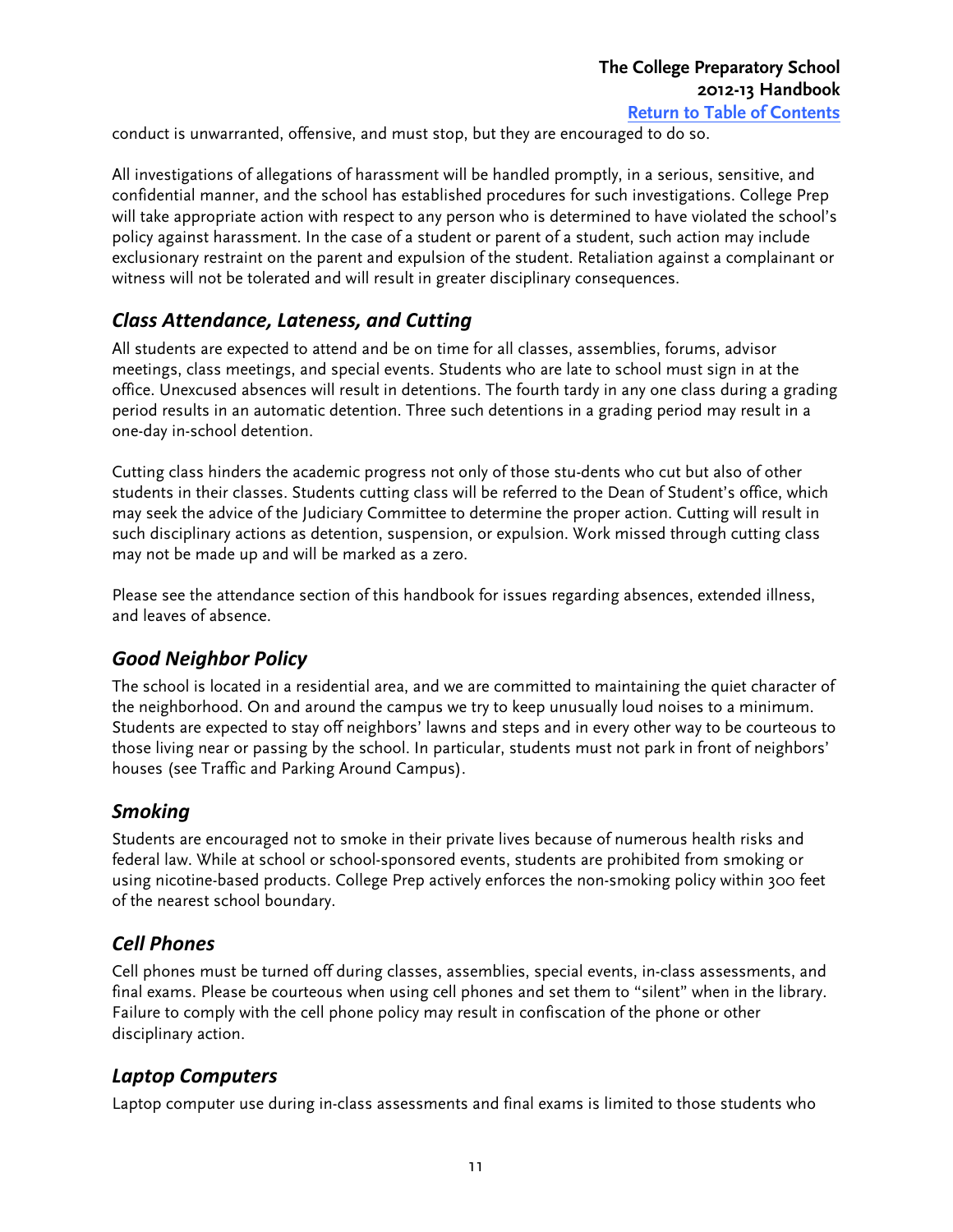<span id="page-11-0"></span>have documented learning differences that require their use. Teachers may request, on a case-by-case basis, that other exceptions be made. Laptop computers left outside/unattended will be secured in the Dean of Student's office and will result in a phone call to the student's home.

#### **Student Dress and Appearance**

The school expects its students to appear in clothing appropriate for academic work. Such clothing should be neat and clean. In selecting clothes for school, students should be governed by common sense and good taste. For health and safety reasons, students must wear shoes while on campus.

# **DISCIPLINARY'INTERVENTIONS**

College Prep will discipline students as needed, but through discussion with the student and his or her family, we hope to encourage growth and learning that will preclude the student from making simmilar missteps at College Prep and thereafter.

#### **Detention and Suspension**

Students placed on detention will be required to spend three hours at school. Detention usually takes place on a Saturday morning (9 a.m. to noon) but is occasionally scheduled during a day of no classes. Failure to attend detention will result in an additional detention. Students may be assigned an inschool detention as a consequence for more serious infractions. In-school detentions take place within normal school hours. In more complicated disciplinary cases, the Judiciary Committee will convene. After its investigation, it will make a recommendation to the Head of School as to appropriate action. If a student is suspended from school, he or she cannot come on campus.

## **Citizenship Watch**

Inappropriate and disruptive behavior in classes and around school may result in a student being placed on citizenship watch. A student on citizenship watch will be required to meet with the Dean of Students (and, if appropriate, the Health Educator/Counselor) who will arrange a meeting with the student's parents. Citizenship watch may involve additional restrictions such as restricted computer access, limited participation in school activities and loss of open campus or other privileges. The need to continue citizenship watch will be reviewed at the end of four weeks by the student's advisor and the Dean of Students. The Dean of Students will write a letter to the student and his or her family outlining the expected behavioral changes. If the student does not make appropriate improvements in behavior, the Head of School will consider and discuss with the parents whether the student should continue at College Prep.

## *Judiciary(Committee((*

The Judiciary Committee is an advisory body comprised of students and staff who convene when called upon by the administration to hear cases that involve infractions of school rules. The student members and the staff members have equal voices in discussions and in making recommendations. The committee meets with the Dean of Students and the student whose case is being considered. A faculty or staff member, for example the student's advisor, may accompany the student at these meetings. The student cannot be accompanied by a parent. Once the committee has had a chance to learn the details and facts of the matter, it considers the available options, and ultimately makes a recommendation to the Head of School about any consequence(s) of the infraction. The committee works with the utmost respect for the confidentiality of all parties involved.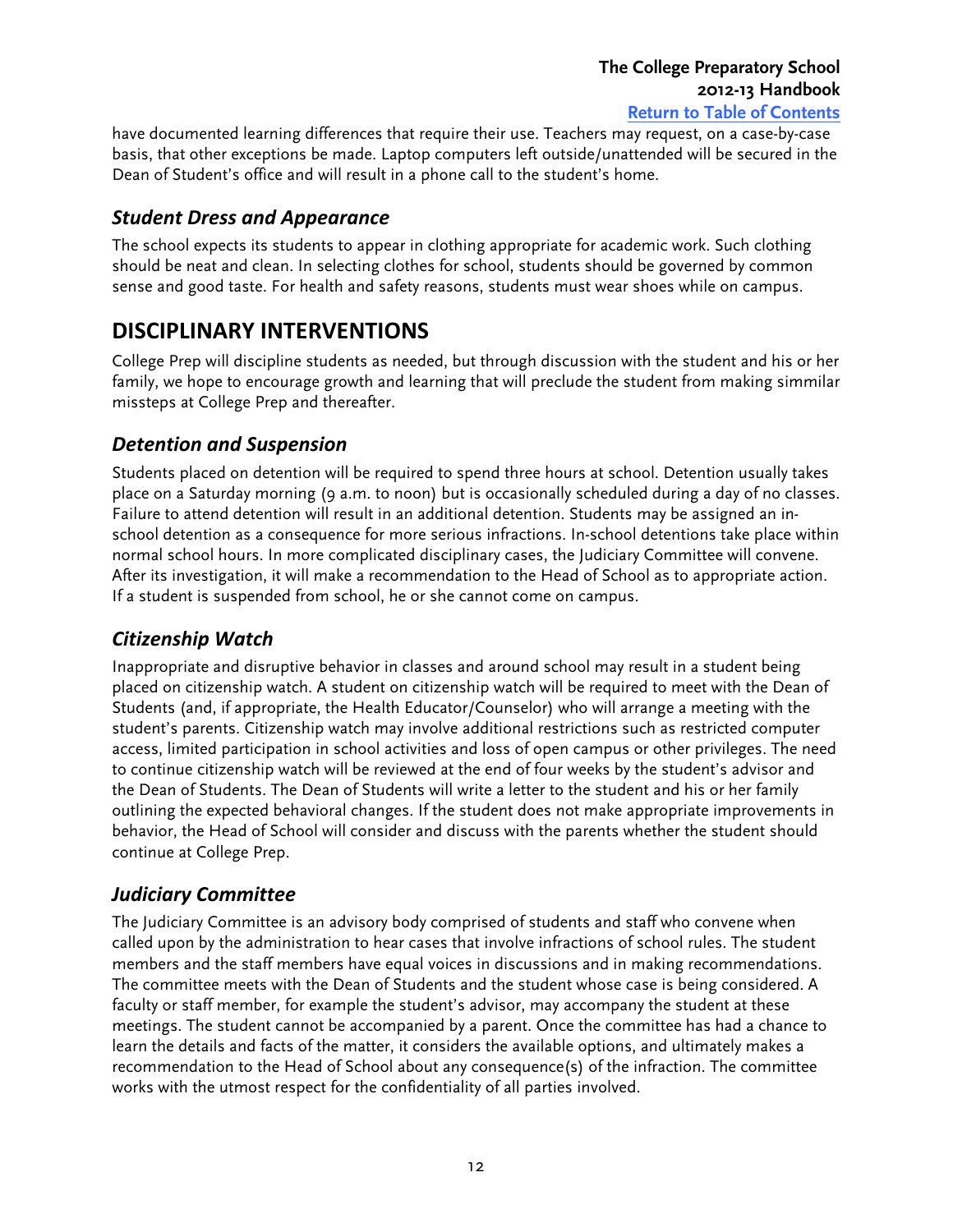## <span id="page-12-0"></span>*Dismissal*

If the behavior of students or parents is contrary to community values and standards, the Head of School may apply exclusionary policies to the parent and/or to the student, including dismissal.

## **Discipline and Colleges**

Although we do not normally report a student's first-time infraction of school rules to colleges, we do report all serious breaches of community standards or potentially harmful patterns of behavior that result in suspension or dismissal from school. Explanatory letters written by a student will be verified by the Dean of Students and provided to the college counseling office. Such verified letters will then be submitted to colleges by the college counseling office.

# **FEES'AND'EXPENSES**

Tuition for 2012-13 is \$33,800. College Prep partners with FACTS Tuition Management Company to manage our tuition and non-tuition (incidental) fees. Commencing with the school year 2012-13, all families are required to enroll and make use of FACTS payment services for tuition and non-tuition payments. You can establish a username and password for online account access via: https://online.factsmgt.com.

A nonrefundable registration deposit is due in March before the year of enrollment. Tuition, less the non-refundable deposit, is payable as follows via FACTS Tuition Management: Payment Plan 1: one installment, on May 5, 2012; Payment Plan 2: three installments, on May 5, 2012, August 5, 2012 and November 5, 2012; or Payment Plan 3: eight installments beginning May 5, 2012 through December 5, 2012. Please refer to your enrollment agreement to see which payment plan you selected. Bills are due when presented and/or on the aforementioned dates. Students whose accounts are in arrears may not be considered for re-enrollment until their accounts have been settled in full and may experience an interruption in student services, including a hold on the release of their grades and/or an incomplete transcript.

At the end of each semester, families are billed for incidental (non-tuition) charges. These incidental charges are independent from your tuition obligation and are payable via your FACTS Tuition Management account. These additional charges amount to approximately \$850-\$1,100. Retreats are included in the tuition cost. Families will not be compensated if their student does not attend a retreat.

In the 2012-13 school year, all 9<sup>th</sup>, 10<sup>th</sup>, and 11<sup>th</sup> graders will be equipped with MacBook Pros imaged with a standard set of software and tools that enables seamless cooperation on projects, facilitates easy communication between teachers and students, and ensures school-provided support of machines. Each entering class in the years to come will join the laptop program; thus, the entire student body will be on the Laptop Program from the 2013-14 school year on.

The cost of the laptop program is spread over four years and families pay an annual technology fee (estimated now at \$500/year) via their FACTS Tuition Management account. Families may opt out of the school-purchase plan if they have other ways of acquiring an Apple computer of equal or superior specifications. Families who choose this option will be assessed an annual technology fee (estimated now at \$100/year) to cover a share of the program infrastructure, start-up, administration, and loaner-pool costs.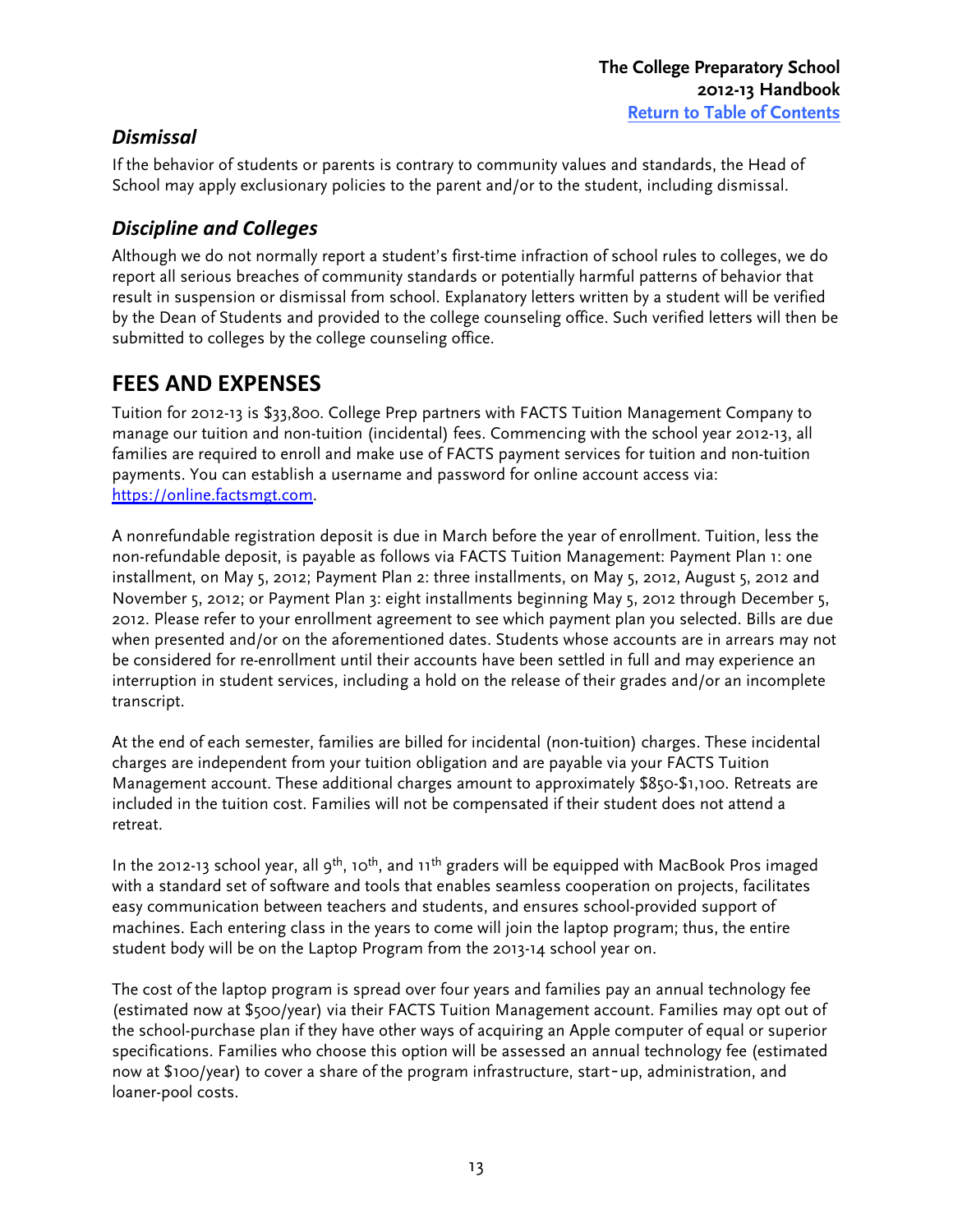<span id="page-13-0"></span>Questions about financial matters should be directed to Chief Financial Officer Jane Carney or Director of Finance Graciela Benito, 510-420-2328.

## *Financial(Aid(*

College Prep has a generous financial-aid program, and in 2012-13, 23% of the student body is receiving financial assistance. Families requesting aid are asked to complete a Parents' Financial Statement, which is then submitted to the School and Student Service by NAIS. The amount of aid awarded is based on guidelines provided by this service as well as the ability of the school to fund the student. The school cannot be certain of its ability to meet the full need of all admitted candidates in any particular year. Once awarded, financial aid will continue through graduation, provided that financial need continues and all application deadlines are met. Awards are made annually, however, and the Financial Aid Committee requires an application and financial statement every year.

# **GENERAL'INFORMATION**

#### *Student(Government*

Student government at College Prep is responsible for organizing student activities and representing student opinion in school-wide matters having to do with rules, events, and programs. Beyond these purposes, it has the larger responsibility, shared with student-faculty committees, of providing the leadership necessary to further the school's goals.

The Student Council is made up of eight elected representatives (two from each class), two copresidents, and the chairs of four committees. The co-presidents appoint the positions of secretary and treasurer. The class representative positions are semester-long while all other positions are yearlong. Elections are held for committee heads (Dance/Activities, Spirit, Fundraising, and Community Service), for tenth-, eleventh-, and twelfth-grade representatives, and for the co-presidents in the spring semester for the following fall. Ninth graders elect their representatives about two weeks after school has begun. Elections for second-semester class reps take place in January.

College Prep has high expectations of all Student Council members. They must follow all school rules, in particular those requiring clean and sober events. Attendance at the weekly Student Council meeting is open to all students, faculty, and staff interested in voicing their opinions or in observing student government at work.

## **Student-Faculty Committees**

Student-faculty committees specialize in different areas of school life and are devoted to preserving and promoting the vitality and harmony of the community. This year, the committees include Curriculum, Intraterm, Technology, Diversity, and Judiciary. The procedures for selecting student members are determined by each committee, and students are sought on the basis of their interest, energy, character, and capabilities.

## *Publications(*

There is a school newspaper, with student editors and staff holding the chief responsibility for content, layout, and regularity of publication. A yearbook, also produced chiefly by student editors and staff, is published in June, and an arts magazine is put together by students and published in May or June.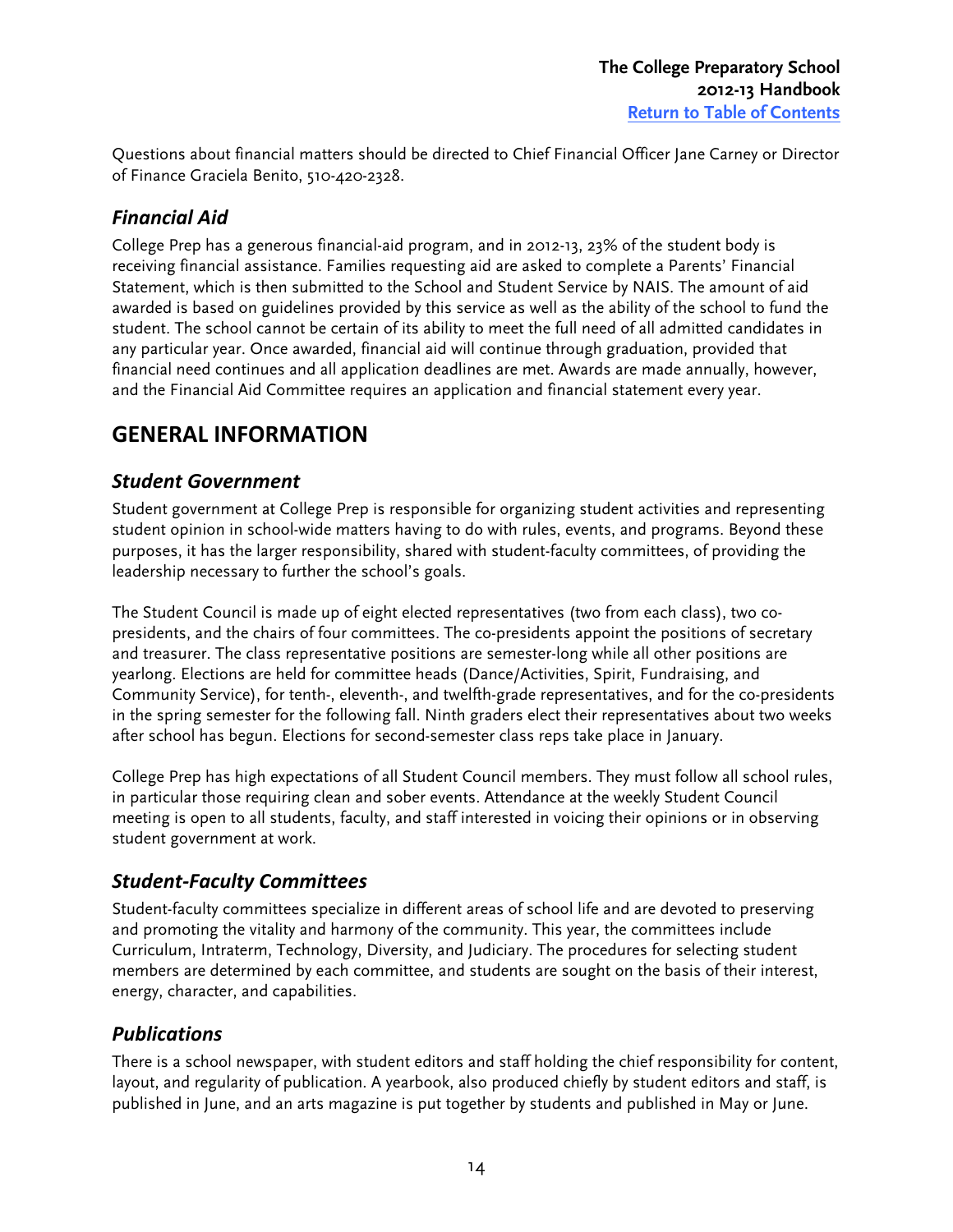## <span id="page-14-0"></span>**Health Education and College Counseling**

The school offers the services of a full-time Health Educator/Counselor, Ayize Jama-Everett, who coordinates the health curriculum. Students may meet privately with the Health Educator/Counselor on their own initiative or as a result of referral by faculty and staff. The Health Educator/Counselor offers brief consultations, not therapy, and appropriate referrals.

Martin Bonilla and Devery Doran advise students on the college application and selection process. They begin meeting individually with students in their junior year, although from the ninth grade on they send out general information about the college application process. Extensive material is available in the college counseling center, and on the school website (www.college-prep.org). Further information on colleges may be obtained from the college representatives who visit the school throughout the year and on the colleges' websites.

Students who plan to meet with a visiting college representative during class time must complete the College Visit Form available from the college counseling center and give it to their teacher at least one day in advance of the visit.

## **College Visits**

Students may choose to visit colleges during their junior and senior years. These visits should be made during the summer and/or school holidays. If school must be missed for such visits, the school allows a limited number of "excused" absences for this purpose. At least one week prior to a student's departure, the student must request, in writing, permission from both the main office and all of their teachers. Teachers' signatures must be obtained on a form available from the main office. If a student is not up-to-date on course work, permission for the absence may be denied.

## **Assembly and Special Events**

All-school assemblies are usually held twice a week and all students must attend unless prior permission not to attend has been granted by the Dean of Students. Special events, usually performances, lectures, and other special presentations, occur occasionally and also require everyone's attendance.

## *Buttner Auditorium*

Some classes meet in the auditorium, and students are not allowed in the building while classes are in session. The backstage area is off limits to students except when supervised by a teacher. In bad weather, students may study in the auditorium as long as they do not disrupt classes.

# *Bernhard(Library(*

The library is open to students from 8:05 a.m. to 5:00 p.m. for reference work, homework, reading, and independent projects. A librarian is on duty to answer questions and give special help when needed. No food or drink may be consumed in the library, with the exception of water in a closed container. Cell phones must be set to "silent" mode, and portable audio devices must be used with earbuds or headphones so as not to disturb other library users. Gaming in any form is not permitted in the library, as it is disruptive to a quiet study setting. Infractions of library rules may result in disciplinary action. All library materials must be returned by the end of the academic year.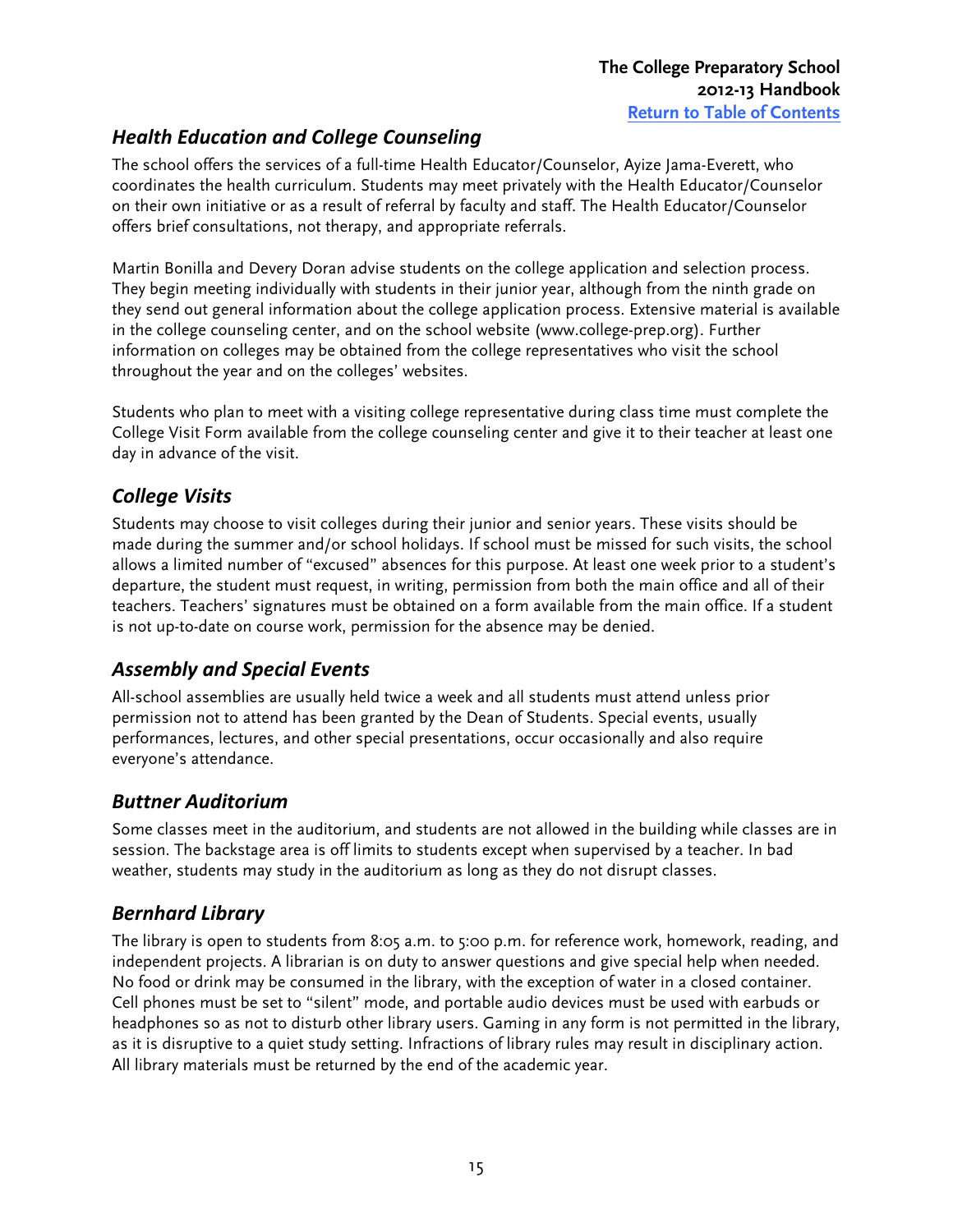#### <span id="page-15-0"></span>*Baldwin(Gymnasium(*

Unless permission has been granted, use of the gym is restricted to current College Prep students only. No food or drink is allowed in the gym. For safety reasons, the gym and the weight room are available for student use only when supervised by a member of the staff.

Students should bring locks with them to secure their gym lockers during RHF classes and athletic events.

## **Bancroft Music Building and Art Building**

Students are welcome to use the Bancroft Music Building or the Art Building when classes are not in session or meetings are not taking place. If doing so, students should always respect the space, specifically remembering that instruments, art works, and supplies should not be used or handled without permission.

#### **Imbrie Student Center**

The Imbrie Student Center, located on the ground floor of the Scott MacPherson Stapleton World Languages and Culture Center, is available for general student use except when reserved for meetings by student council or student groups, or for college meetings. All users of the student center should help maintain it as a neat and clean environment.

#### **Food on Campus**

The school has several vending machines that offer snacks and beverages, but most students either bring their own lunch or buy from one of the groups selling food for fundraising purposes. Students are welcome to eat in the Cougar Café but they are responsible for keeping it clean.

Registered student groups are eligible to sign up for food day fundraising on campus. Groups must register for fundraisers in person with Dean of Students Steve Chabon in the main office. Only one group is allowed to fundraise per day.

## *Use of School Computers*

The school provides computers and network access in one compu-ter lab, the library, and elsewhere on campus. With innovations in technology, new issues such as copyright infringement, access to offensive material, cyberbullying, viruses, and plagiarism have emerged. The school addresses these concerns in its Acceptable Use Policy for Information Technology (AUP). Before students may use any school computer or the network, they must read and sign the AUP (see below), which will be kept on file in the Tech Office. Parents must also read and sign the AUP. Students who fail to follow both the school's AUP and the law with respect to computer usage will be required to meet with the Dean of Students. Intentional misuse of school computers or networks will result in disciplinary consequences ranging from warnings to suspension of network privileges to, in extreme cases, suspension or explusion from school. In cases of violation of state or federal law, expulsion is likely.

Each member of the College Prep community has access to an email account. The addresses for these accounts follow this generic form: firstname\_lastname@college-prep.org. For example, you can e-mail Edwin Kirimi using the address edwin\_kirimi@college-prep.org.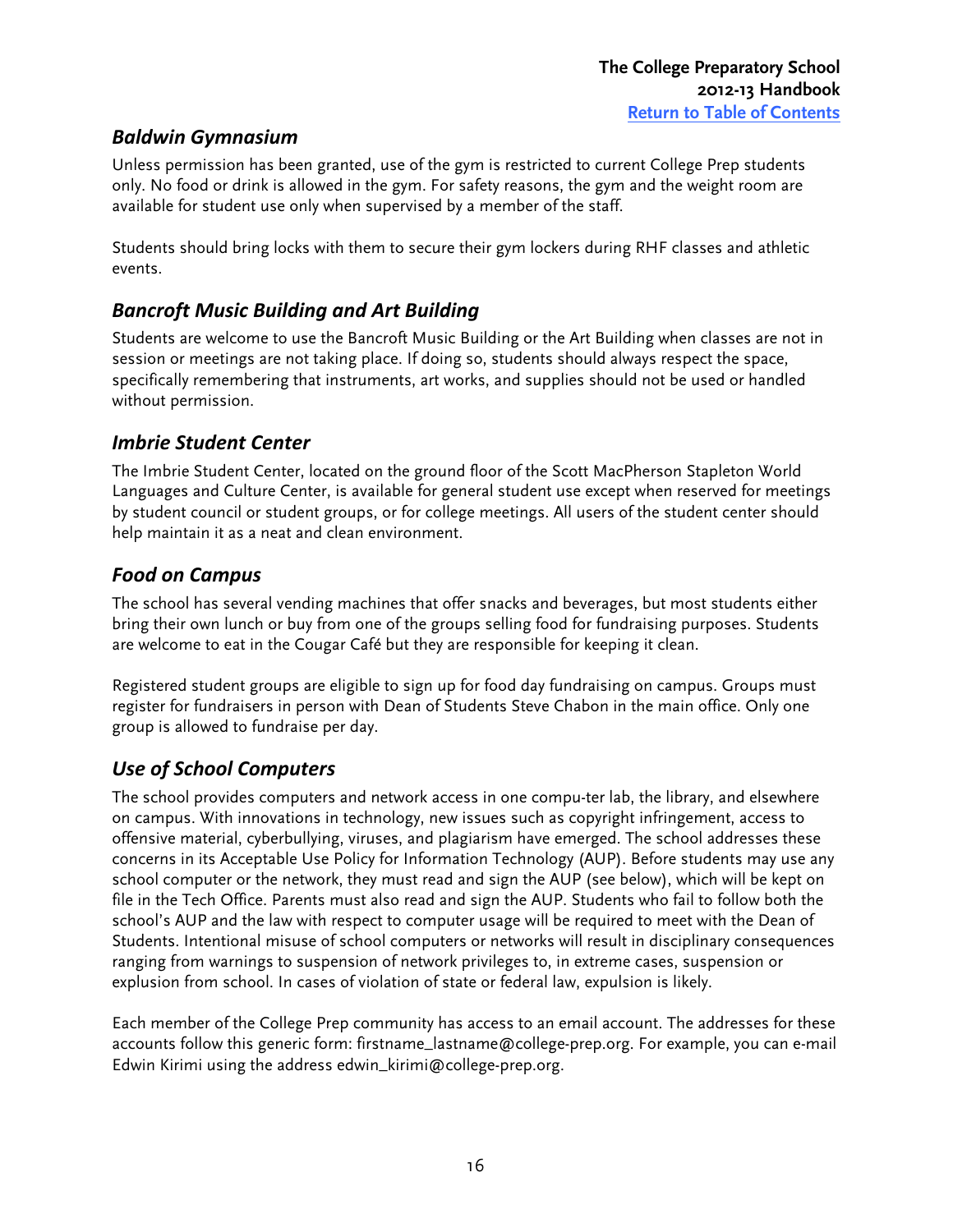## <span id="page-16-0"></span>Acceptable Use Principles for Information Technology

#### **Overview:**

The College Preparatory School provides computing resources to facilitate teaching and learning both inside and outside the classroom. Technology tools offer nearly unlimited potential for academic study, but they also present tempting possibilities for distraction and misuse. While College Prep is proud to offer these technology tools to our students, their use must be governed by a commitment to maintain, in the words of the school's mission, an "atmosphere of consideration, trust, and mutual responsibility." Additionally, since our resources are finite, it is necessary to set priorities on how those resources are used. Whether in the labs, in the library, or in the courtyards, **school computing resources must always be marshaled in support of academics over recreation**. It is not our intention to narrowly define acceptable and unacceptable use, but based on our school's mission and priorities, the following is an outline of policies that govern the use of student laptops and network resources\* at College Prep.

*\*Network resources include all aspects of College Prep's owned or leased equipment, including computers, printers, scanners and other peripherals, as well as email accounts, internet services, servers, network files and folders, and all other technology-related equipment and services.* 

#### **Student Behavior:**

Students are expected to abide by the principles of the Acceptable Use of Technology Policy in their everyday behavior at school. Classroom teachers can set additional rules on computer use in their classrooms, rules that will take precedence over the following. Given sufficient cause, the Dean of Students will investigate inappropriate student usage of computer resources. Inappropriate use includes, but is not limited to:

- playing or downloading games that utilize school network resources.
- installing or using any file sharing program while on the College Prep network including all bittorrent programs as well as P2P sharing services such as Limewire or Frostwire. (If such filesharing access is needed for legitimate academic use, consult the Director of Technology Services before initiating use.)
- using the school network to download, stream or listen to internet-based music, video, and/or large image files not required for school work, as this slows the network for all users.
- altering, adding or deleting any files that affect the configuration of any school computer apart from those laptops assigned for personal use.
- conducting any illegal activity (including violations of copyright laws).
- using computers or other network devices during assemblies, forums, or class meetings.
- accessing the data or account of another user (altering files of another user's account or computer is considered vandalism).

Our computer resources may not be used to access and/or publish defamatory, abusive, obscene, profane, sexually-oriented, threatening, racially offensive, or illegal material. Students who knowingly bring such materials into the school environment will be dealt with according to the school's discipline policies as stated in the College Prep Handbook. These expectations extend to social networking sites such as Facebook and MySpace, or wherever the school community or its name is invoked (please refer to the Off-Campus Conduct section of this Handbook for more information). While we address such misuses and abuses in our community, we strongly recommend that parents discuss appropriate computer usage with their student(s).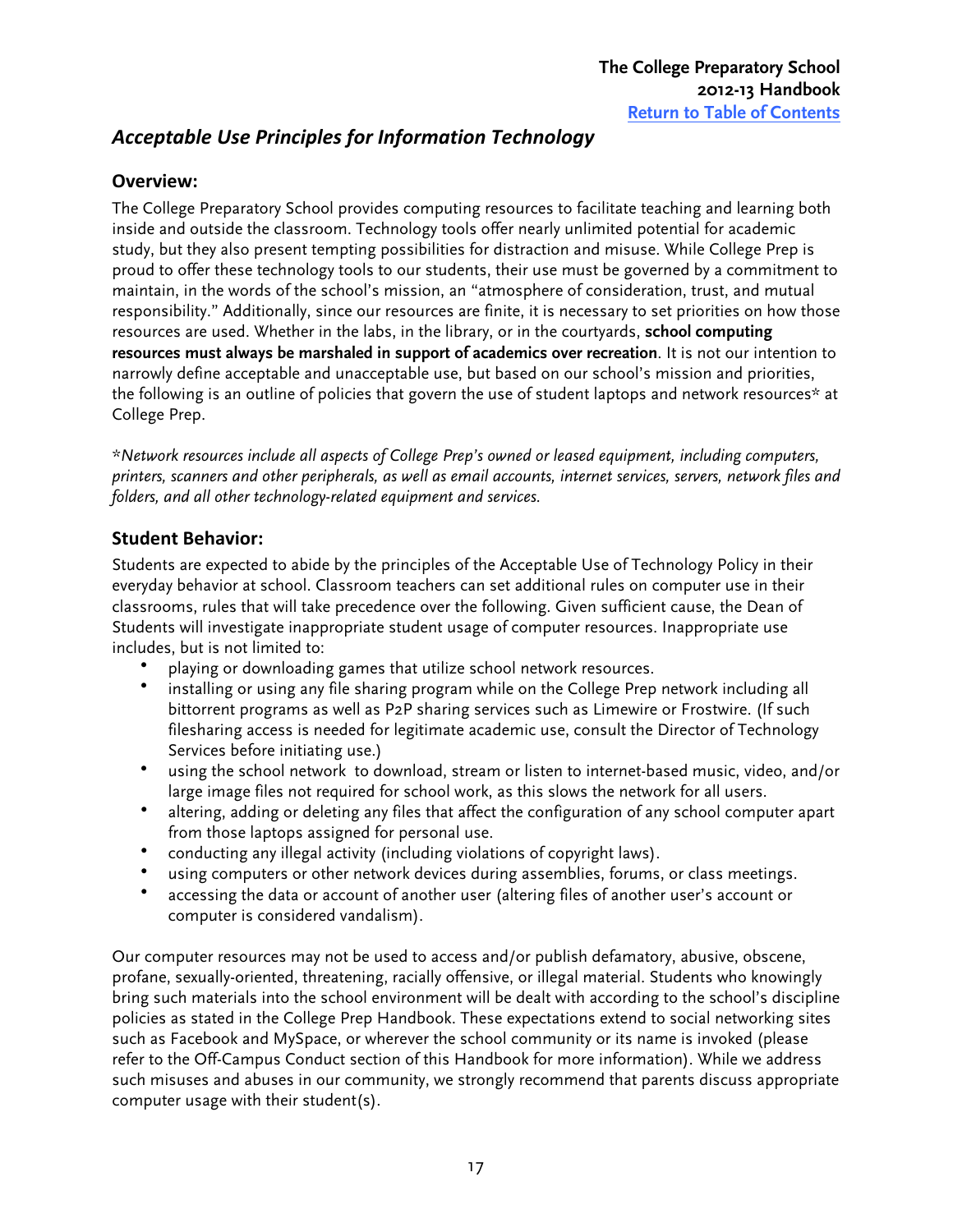<span id="page-17-0"></span>These rules apply to use of computer resources at home and at school.

#### **Monitoring'and'Enforcement:**

The administration of College Prep can use any of the following methods to investigate possible violations of acceptable use policies:

- referral to the Dean of Students
- tracking application usage on student machines
- tracking internet destination logs on our server
- real-time monitoring of student screens and computing activity on school's network

#### **Responsibility for School Property:**

The acceptable use of school computer resources carries with it an expectation of proper care. In signing the Acceptable Use of Computers agreement, students who use school laptops affirm that they will abide by the definition of proper care, as outlined in the Standards for Proper Laptop Care document (available on the College Prep website).

#### *Lockers*

Each student is assigned a locker to be used for storing books and other personal belongings. The school accepts no responsibility for any items left in lockers, including laptop computers, and strongly advises students to put their names in each of their books, to keep their belongings locked up, and not to leave valuables in lockers overnight.

Students are expected to keep lockers in good condition, not to write on or post stickers on the outside of their lockers, and to report any damage promptly. They must leave their lockers empty and clean at the end of the year so that they don't incur charges for repair and cleaning. The school cannot assume responsibility for items left in lockers after the last day of school.

#### Lost and Found

There are lost and found areas in the food room, library, and gym. They should be checked regularly for misplaced belongings. Lost valuables are taken to the main office. Unclaimed items are donated to charity.

#### *Telephones(*

Students may use office telephones in case of an emergency. As a courtesy to others, cell phones must remain silent during class time, in assemblies, and in the library, and they must be turned off during tests and final exams. Text messaging and answering non-emergency calls during class is disruptive, is not permitted, and may result in disciplinary action.

#### *Messages*

The office will place messages for students on the message board located in the window of the office. All arrangements for doctor and dental appointments should be made before school. It is not possible to deliver messages in person during the school day.

#### *Books(*

College Prep students may buy their course books online from Follett Virtual Bookstore at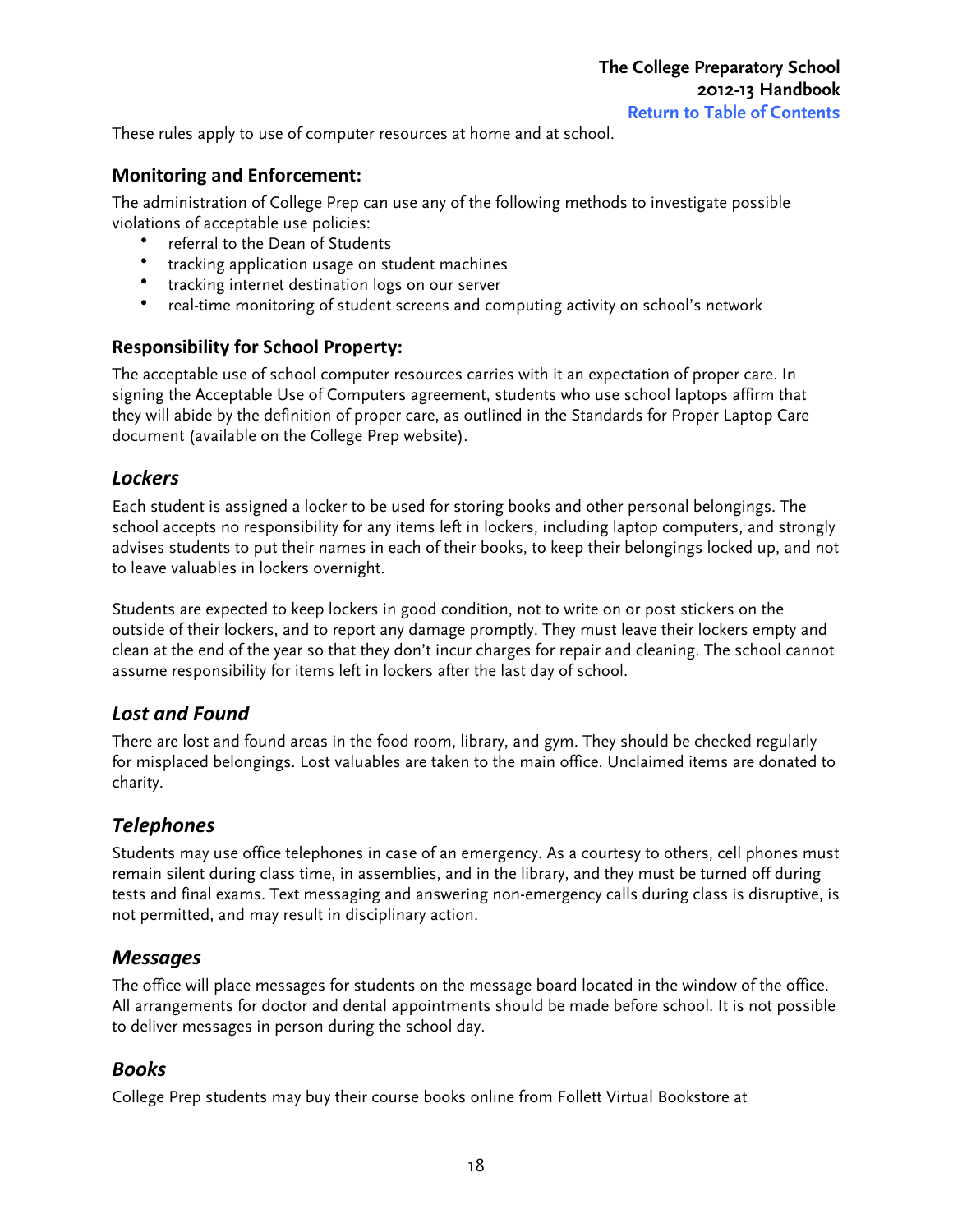# **The College Preparatory School 2012-13 Handbook**

**[Return to Table of Contents](#page-1-0)**

<span id="page-18-0"></span>www.efollett.com. Students who have been awarded financial aid funds for books will receive a code to use during the online payment process. This code will enable College Prep to pay for part or all of the order.

Students are not required to buy books through eFollett. To get a list of the books needed for courses, go to Textbook Services on the school website at www.college-prep.org. Students who plan to buy books somewhere other than eFollett should note that each book bought elsewhere must have the same ISBN listed on the eFollett and College Prep websites.

For students who wish to buy or sell used course books from other College Prep students, the College Prep BookSwap site helps buyers and sellers find each other. Students should go to surveys.collegeprep.org/bookswap for listings of books for sale and instructions on how to sell used books. Students are encouraged to sell their used books independently.

#### **Student Identification Card**

Student I.D. cards are issued to each student at the beginning of the year. The I.D. card may be useful as identification for the SAT, ACT, snow trip, and other occasions. Lost identification cards cannot be replaced, but the Dean of Students can provide alternate identification.

#### **Guests on Campus**

Students are welcome to have friends visit classes with them, but should always obtain permission from the office and their teachers at least one day in advance. Guests must be brought to the office to sign-in and be given a nametag.

# **ATTENDANCE**

The rules concerning sign-out/sign-in have been designed with both education and safety in mind. The sign-out/sign-in sheets are located near the main office.

All students must:

- Be on campus at the start of their first class, assembly, or event.
- Sign out when leaving campus before the end of the school day and sign in upon their return.

Ninth-grade students:

- Must be on campus from the beginning of first period through sixth period and later if they have classes or activities scheduled.
- Must sign in at the main office if they have no first period.
- May go off campus only at lunchtime and only after receiving permission to leave from a member of the office staff.

Students in classes with multiple sections may not skip the section to which they are assigned and make it up by attending another section unless the teachers involved have approved the change before the sections meet.

Students who do not follow these rules should expect an appropriate penalty, ranging from a stern reminder, to detention, to an appearance before the Judiciary Committee.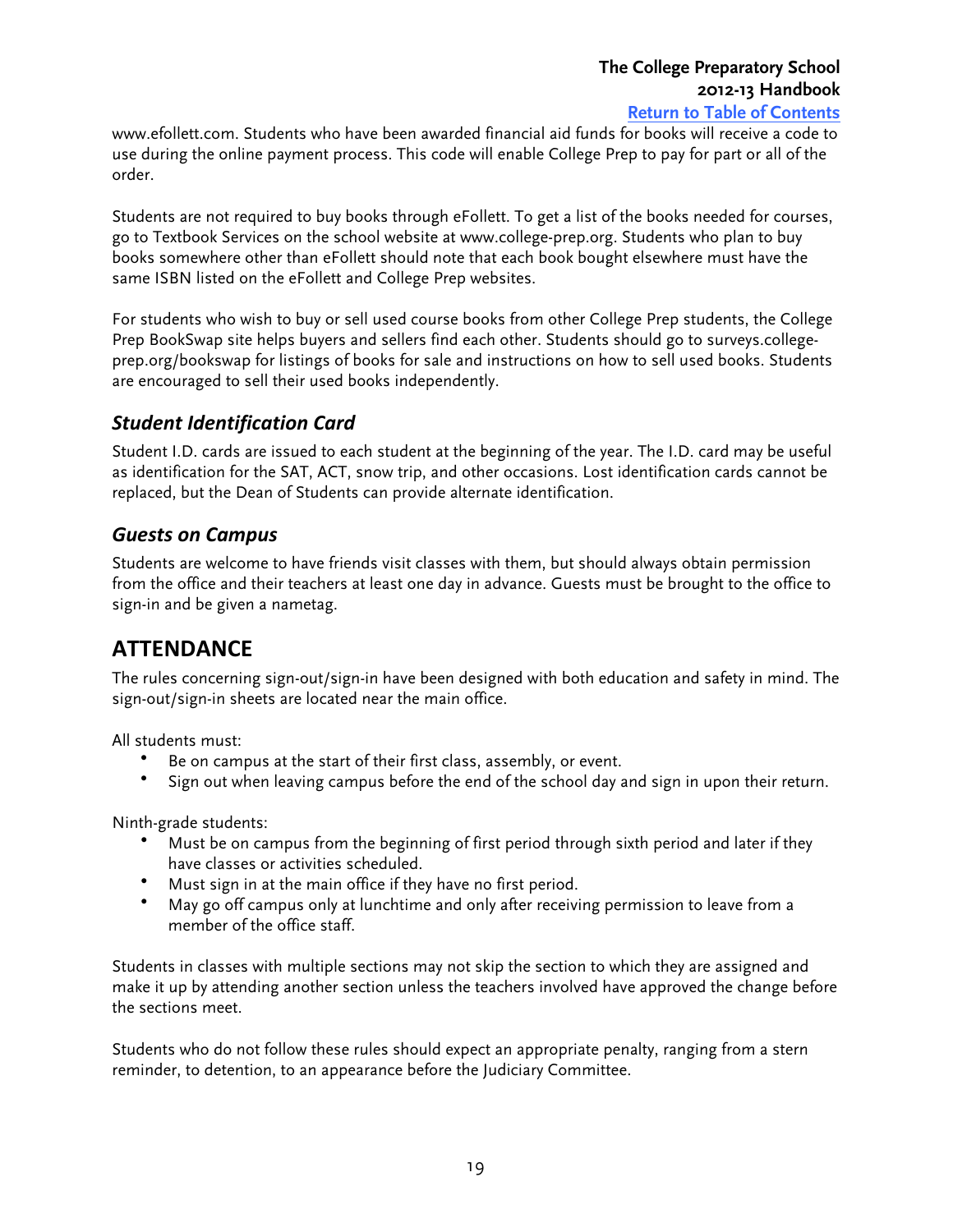## <span id="page-19-0"></span>*Absences*

If a student is not well enough to attend school, a parent or guardian should telephone school before 9:00 a.m. at (510) 420-6180. Students who are ill should get sufficient rest and remain home, certainly until they're not contagious. A student who becomes ill at school should report to School Secretary Lisie Harlow in the main office, who, if necessary, will notify parents and arrange for transportation home. Under no circumstances should a student who is ill leave campus without first consulting the office. A student who signs out because of illness must have a parent call the main office or bring a note from a parent upon returning to school. Without such a note or phone call, the absence will be considered unexcused. While in most cases the school will excuse student absences that are due to illness, it will not excuse those absences in which a student missed class because of sleeping in. All unexcused absences will be subject to disciplinary action.

If students are not feeling well but come to school late, they must be present in at least four subsequent classes or, on days such as International Day, at least four hours of activities before they are permitted to participate in after-school activities such as athletics or arts rehearsals or performances.

Medical appointments should be scheduled outside of school hours. When not possible, a parent must call or send a note to the main office, signed by a parent or doctor, stating the date, nature and time of the appointment. The student must sign out when they leave and sign in when they return. An appointment does not excuse the student from completing all work due on that day and the student should be sure to see each teacher whose class was/will be missed.

## **Extended Illness/Multiple Absences**

A student who is absent, for any reason(s), more than ten days from any course in any quarter may lose academic credit for that quarter and may jeopardize their place in the school. Exceptions are made: a) when the student is under the direct care of a doctor or a therapist and arrangements have been made to continue school work at home; and b) when leaves of absence have been arranged in advance with the Head of School.

# **Leaves of Absence**

A leave of absence is identified as being excused from school for reasons other than illnesses, emergencies, medical appointments, etc. Such absences may occur in connection with family problems or unchangeable plans. Because such absences may seriously affect a student's academic standing or may cause an unreasonable hardship on the faculty, the school insists on the following:

- 1. Parents must notify the main office in writing at least one week in advance that a leave of absence is desired and what the dates of the absence will be. Forms for this purpose are available in the main office. Under no circumstances should a student be absent without prior notice for any reason other than illness or an emergency.
- 2. If permission is given for such a leave, students should notify their teachers and arrange to make up missed work.
- 3. If permission is not given for a leave, no work missed during an absence may be made up.

Following approved leaves of absence, the initiative and effort necessary to keep up with missed work are entirely the responsibility of the student and family, not of the school. Leaves of absence during Intraterm are not usually allowed. Please see the graduation requirements section of this handbook for further information.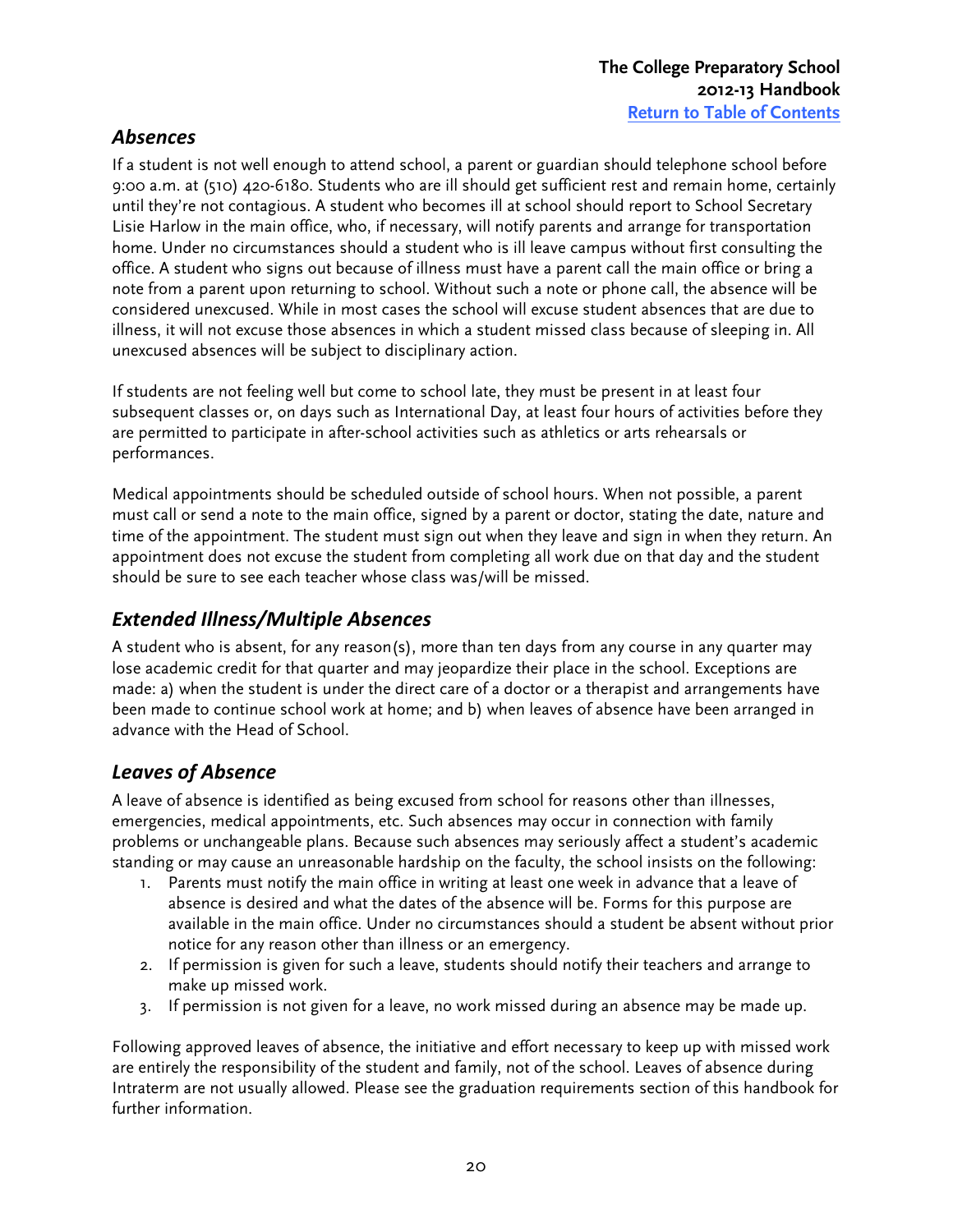# <span id="page-20-0"></span>**STUDENT LIFE**

## **School-Sponsored Field Trips**

The school sponsors a number of field trips, retreats, and off-campus community service programs to both serve the community and take advantage of its resources.

These events require the full cooperation of the students involved and all school rules and standards of behavior apply. Students who violate school rules while on a school-sponsored trip may be sent home after consultation with the family and at the family's expense. Students who violate the rules on retreats will not be permitted to go on the school-sponsored snow trip. Participation on the snow trip is a privilege earned by good behavior. For any overnight trips, signed permission slips are required. Signed permission slips are also agreements to pay for the student's fees for the activity.

## *The Retreat Program*

Class retreats are an integral part of the College Prep experience. The Dean of Students, Director of Service and Community-Based Learning and Health Educator/Counselor run the retreat program with the non-academic development of the student in mind, offering experiences and guided reflections that help build consideration, trust, and mutual responsibility. For this reason, all students are required to attend retreats. The cost of retreats is included in tuition. See the Fees and Expenses section of this handbook for more information.

Freshman Retreat: The goal of this retreat is to facilitate both class bonding and the transition into the College Prep community. Activities include community-building activities, name games, relay races, and more!

Sophomore Retreat: This retreat focuses on self-esteem and wise decision-making. The main teambuilding activity is a rafting trip on the South Fork of the American River. Following the rafting component of the trip, the Health Educator/Counselor facilitates discussions with the assistance of trained upperclassmen.

Junior Retreat: This retreat focuses on leadership training and includes group discussion and a "ropes course." The Health Educator/Counselor leads the discussion component.

Senior Retreat: Focusing on closure, the senior retreat addresses the transition from high school to college or a gap year.

# **Off-Campus Conduct**

Students are expected to behave off campus in accordance with generally accepted standards of good conduct. While taking into consideration circumstances that might lead a student to violate these standards, the school reserves the right to discipline students who, by their conduct, damage the school's reputation. These standards may include student conduct online or anywhere on the web, where the name or likeness of the school or its members is included.

## **Parties and Dances**

Socializing with other members of the school community promotes the quality of student life. Throughout the school year there are many social events, including non-school sponsored ones that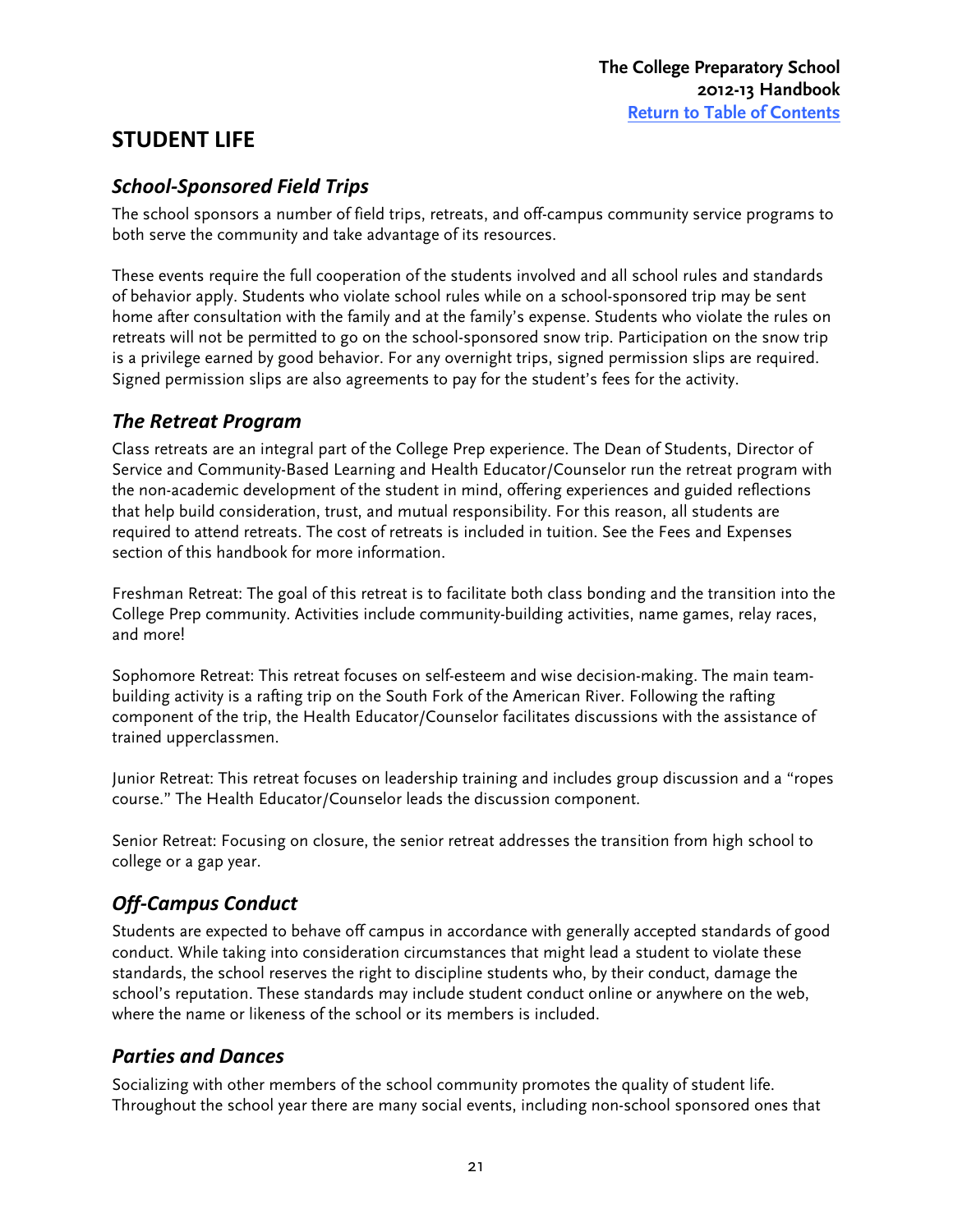**[Return to Table of Contents](#page-1-0)**

<span id="page-21-0"></span>involve College Prep students. In order to ensure the safety and well being of everyone in the school community, we recommend the following standards for all social events:

- All students should behave in a manner appropriate to school standards of good conduct. At all times, respect for oneself and one's community must be of the greatest and most immediate concern.
- Under no circumstances should alcohol or drugs be available to or consumed by students. Students under the influence of alcohol or drugs should not attend and students should not take to a dance any students or guests who are under the influence of alcohol or drugs.

At school-sponsored dances and events, whether they occur on campus or off, these additional guidelines strictly apply:

- All school events will be chaperoned by at least one staff person.
- The Student Council or other student group sponsoring the event will help at the door and do both set up and clean up.
- There are no in-and-out privileges. Once someone has left a dance or party, that person may not return.
- A student may bring one guest whose name must be on a pre-approved guest list and the host must introduce that person to the chaperones. The College Prep student is responsible for the conduct of his or her guest.
- The school reserves the right to use a breathalyzer at any time.

Families organizing parties on their own should consider following these guidelines when planning an event that includes College Prep students. We recommend that:

- Students have their family's approval for the event prior to extending invitations.
- The party be by invitation only and only to people known to the student. Do not have an "open party."
- There be a time limit for the party. Keep in mind appropriate hours for the age group involved.
- All participants agree on ground rules ahead of time. These should include no alcohol or drugs and no in-and-out privileges.
- Parents of the party giver be at home throughout the party and parents consider including other adults, perhaps parents of other students in attendance, to provide company as well as assistance.
- The host parents expect to receive calls about party arrangements from other parents whose children have been invited.

## **Student Clubs**

College Prep offers and encourages a wide variety of student clubs on campus. In order to gain club approval from the Dean of Students, a group must select a faculty moderator, draft a statement of purpose that explicitly welcomes participation by all students, and register with the Dean of Students. Benefits of registered clubs include the use of campus facilities for meetings, fundraisers, and special events. Student groups that do not meet club status will not be allowed any of these privileges. Clubs may also apply for small financial stipends from the school, meant to facilitate specific off-campus events. Please see the Dean of Students for more details. The club's faculty moderator must handle all funds and transactions associated with each club.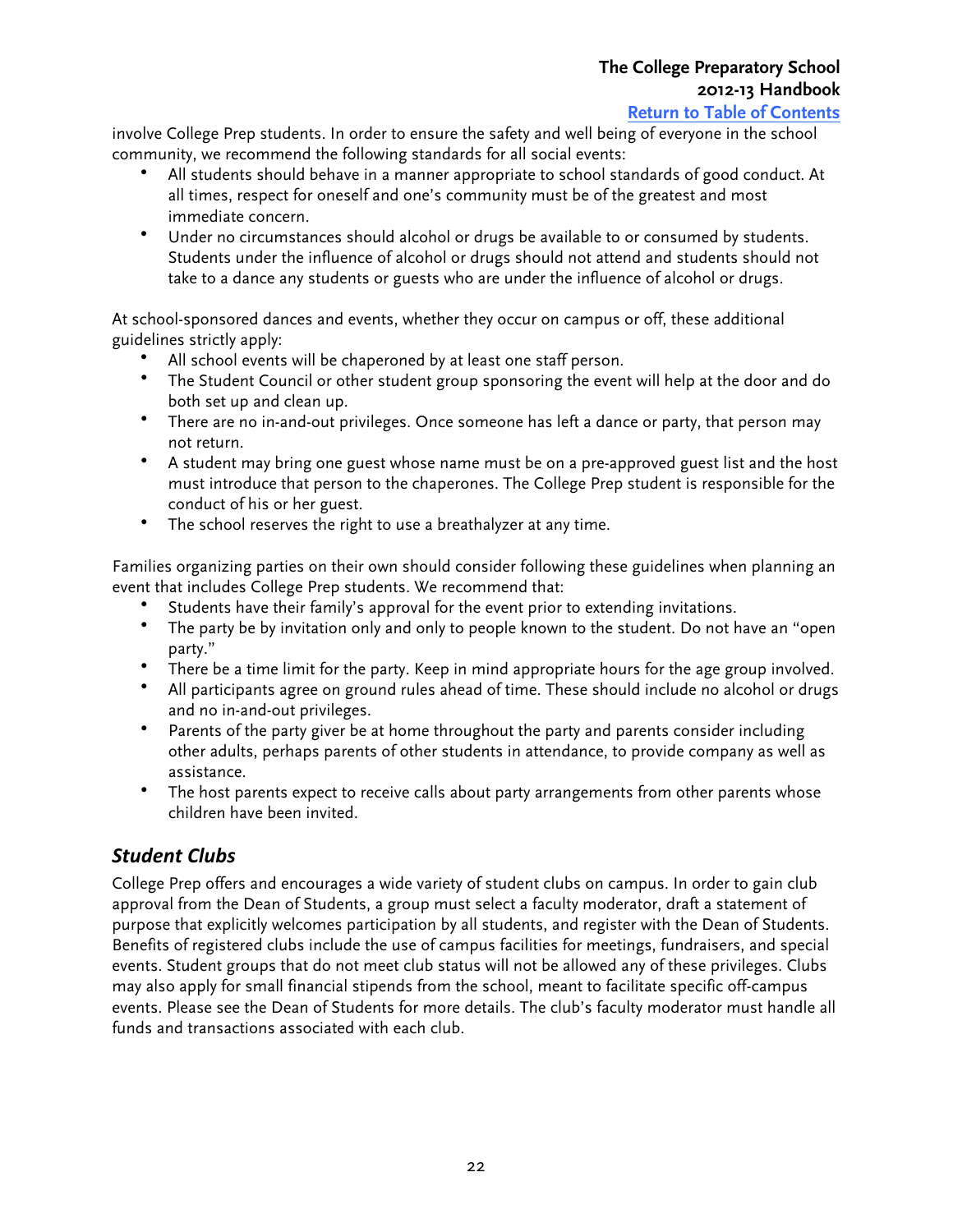# <span id="page-22-0"></span>**SAFETY**

## **Safety on Campus**

For the sake of safety and community well being, observe the following:

- All medical forms and the liability waiver must be completed promptly. Students may not attend school without having these forms on file in the main office.
- Running and horseplay on the stairways and decks are inappropriate and potentially dangerous and therefore not permitted.
- Under some weather conditions, such as frost and rain, portions of the decks and stairways become quite slippery and caution is required.
- Students should not sit or stand on the guardrails on the decks.
- Use of balls, Frisbees, golf clubs, scooters, and other sports equipment is limited to the gully, basketball court, or gym.

The architecture of our campus is designed to encourage socializing on decks and in the courtyard areas that the buildings surround. Unfortunately, shouting or loud conversations directly near or beneath classrooms can make concentration difficult for students and teachers. Be considerate of others and keep conversation to reasonable levels throughout the campus.

# **Transportation for School Events**

Students will be transported by the school to and from school events in authorized vehicles only. Such vehicles include school cars and vans, chartered buses, faculty cars, and cars supplied by parents. We encourage students to carpool to and from school; however, for liability reasons we do not permit students to drive other students to or from school events. In rare cases and only when written permission has been obtained from parents and the school, students may drive alone to and from school events.

Parents who drive school vehicles must take a driving evaluation and fill out the driver information sheet, which gives details of their driving record, and provide copies of both their driver's license and current insurance coverage to the Business Office. For additional information, please contact the Dean of Students.

## *Traffic and Parking around Campus*

Parking and traffic have a significant and unacceptable impact on the neighborhood around College Prep (see Good Neighbor section).

- Drop off: The rear gate to school is closed to access and not available for student drop-off.
- Neighborhood parking: There is absolutely no school parking or drop-off on Eustice or Brookside Avenues adjacent to campus.
- Walk/bike: Students may receive Health, Fitness & Recreation credit for walking or biking to school. Contact the Athletic Department for details.
- Many students take BART to school. Discounted BART student tickets are available through the Parents' Association. There is a shuttle from/to the Rockridge BART station before and after school.
- Carpooling: Only students who bring at least two other people to school will be permitted to park in the student section of the lot (space permitting). See Dean of Students Steve Chabon for a parking permit. Be sure you comply with any provisional license restrictions (the first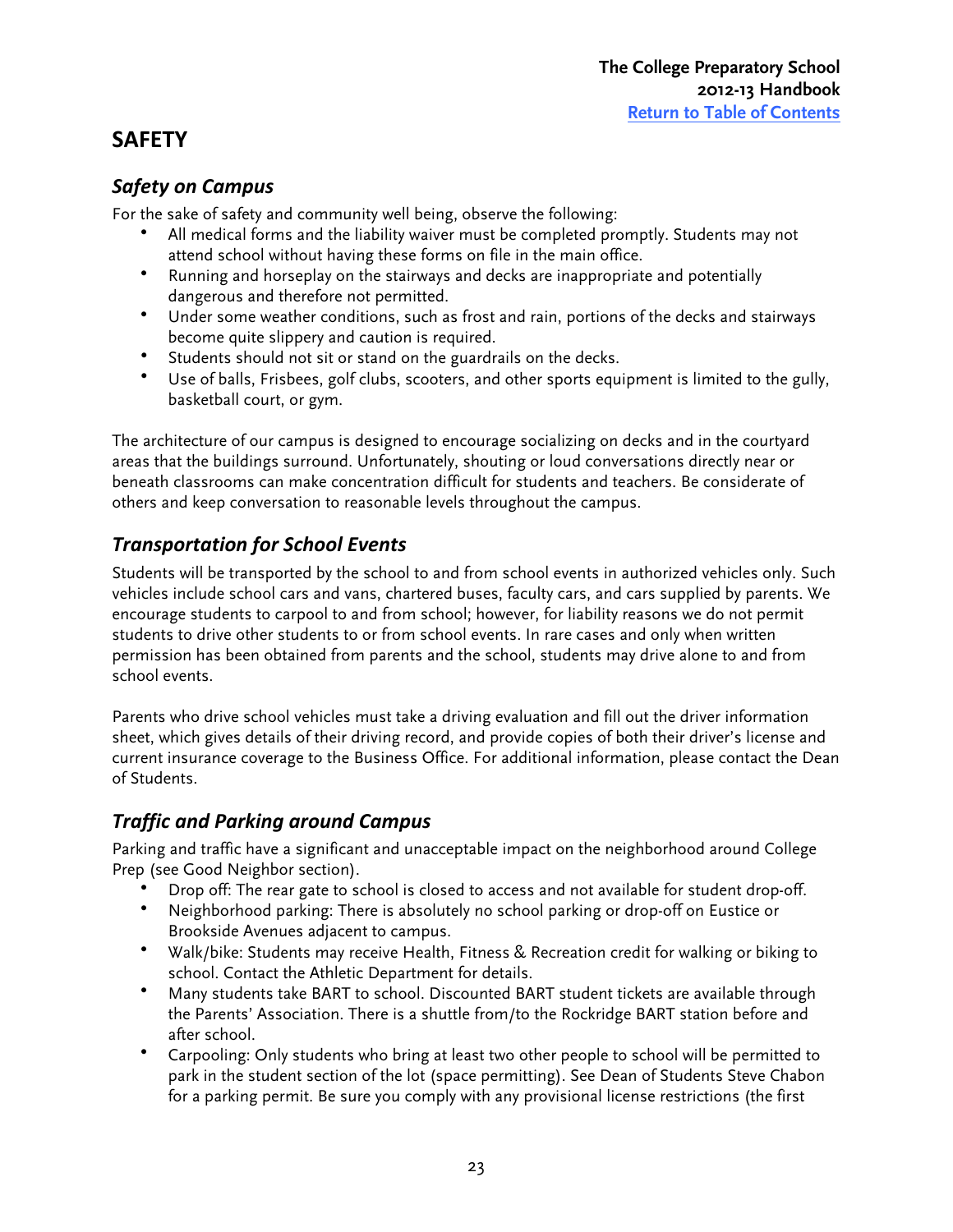twelve months you have your license for those under 18 years of age).

<span id="page-23-0"></span>We encourage students to use public transportation, carpools, bicycles, and their feet to get to and from school, but if they must drive, the following rules apply:

- Parking is permitted on campus for faculty and registered student carpools, on Broadway beyond the school driveway, or on Golden Gate Way or Golden Gate Avenue underneath the freeway.
- Students who are not driving a carpool may not park on campus until half an hour before the end of the last class period of the day.
- Student drop off/pick up should be done at the yellow loading zone in front of the gym; parents dropping students off or picking them up should not block the normal traffic flow.
- Drivers must use special caution inside the school parking lot.
- Because of the threat of car break-ins and thefts, students should never leave any items of value visible to anyone looking into the car. The school does not assume responsibility for any cars or their contents when parked on or near campus or at any school function that may be held off-site.
- Students using mopeds, scooters, and bicycles must, by law, wear helmets. Mopeds, scooters, and bicycles may be parked on campus but should not be ridden on campus.
- Skateboards and roller blades may not be used on campus.
- Students who park on campus illegally may have their car "booted." An automatic consequence of being booted is detention.
- The license numbers of any car(s) that students drive to school must be listed at the main office.
- The school reserves the right to determine who may park on campus.
- During busy drop-off and pick-up times, the school's driveways can become blocked. To facilitate the flow of traffic, please make a right turn onto Broadway when exiting the parking lot.

Please note: Cars approaching the school along Broadway are often traveling faster than is legal or prudent. Student drivers and their parents should be especially careful when entering or leaving the school driveway. To cross Broadway on foot, students should use either the overhead walkway or the traffic signal at Broadway and Keith.

## *Campus Clean Up, Maintenance and Recycling*

Care of the campus is an integral part of the school's concept of community service and is the responsibility of all students and staff. We encourage recycling and containers are provided. Anyone who notices a facilities problem or defect should report it promptly to the main office.

## *Composting(*

The green bins next to the garbage containers are for materials that can be composted. Anything put in them will be brought down to the school's compost bin twice a week and deposited so that it will decay. This reduces waste and turns these scraps into fertile material for the school gardens. Please put any food scraps containing bread, vegetables, fruit, grain, or egg into the tubs, as well as any unbleached, unwaxed, or undyed paper (paper napkins, towels, bags, and some cups and plates), bioplastic utensils or cups, grass clippings, coffee grounds, tea bags, or dead or spent flowers. Please do not deposit anything with meat or bones (this attracts rodents), plastics (these do not decay), cardboard (decays very slowly and is better recycled), paper that cannot be composted (chemicals,